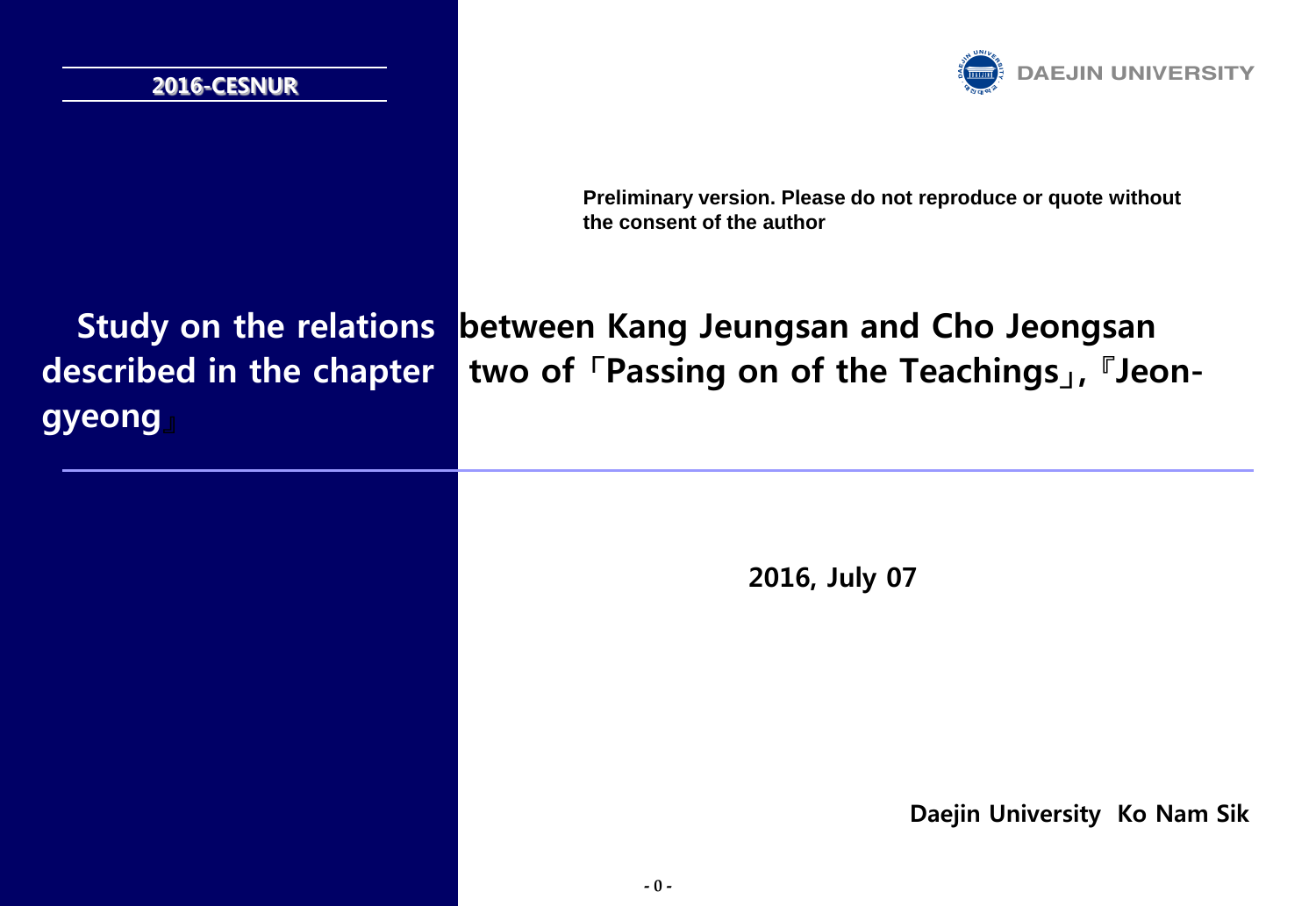## **Table of Contents**

## **I. Introduction**

- **II. Succession of Religious Lineage through revelation and 50-year Gongbu of spreading the teachings**
- **III. Spreading of the teachings in relation to the keepsake from Sangje**
- **IV. Jo Jeong-san's explanation about Tao and foundation of the religious order**
- **V. Revealing the Status of Jo Jeong-san**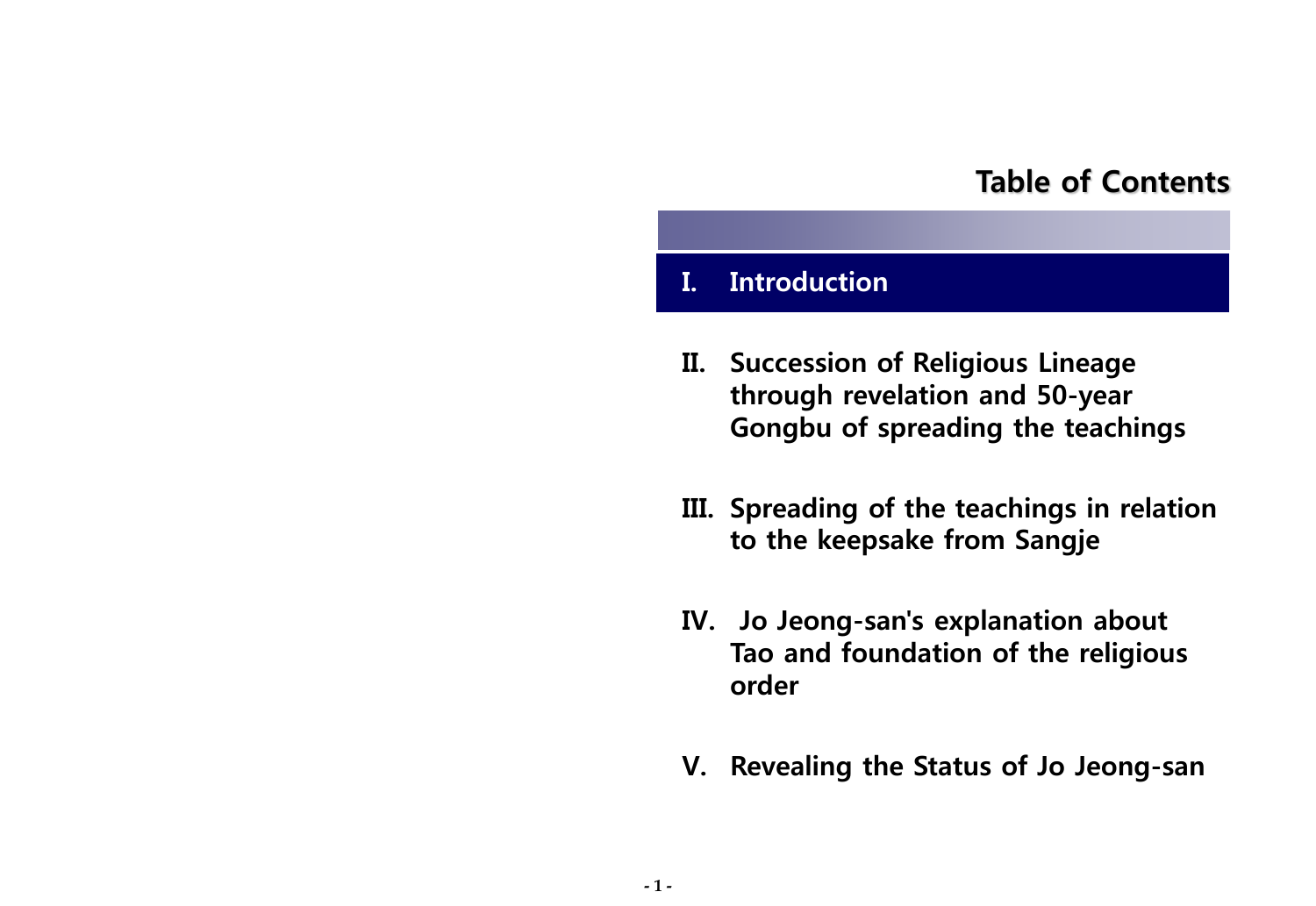# Ⅰ. **Introduction**

**The foundation of Daesoon Thought was built by Kang Jeungsan's(1871-1909) nine years of the Work of Reordering of the Universe, Doju Cho Jeongsan's(1895-1958) 50 years of work on spreading Kang Jeungsan's teachings, and Dojeon Park Wudang's(1917-1996) work through the establishment of the Fellowship of Daesoon Truth.** 

**This study has a purpose to find out how the relationship between Kang Jeungsan and Doju Cho Jeongsan is described as the bearer and successor of the religious orthodox in** 『**Jeongyeong**』**, the scripture of the Fellowship of Daesoon Truth, and discover its meaning.**

**Doju Cho Jeongsan was the one who received religious orthodox of Daesoon Thought after Jeungsan passed into Heaven. Following the Heavenly command of Jeungsan in 1909, Doju went to Bongcheon, Manchuria in China. This event is called "Serving the Heavenly Command of Jeungsan". And then, Doju began the work of spreading Jeungsan's teachings for 50 years.** 

**The life of Doju is written in chapter two of** 「**Passing on of the Teachings**」**,**『**Jeongyeong**』**. There are written occasions of Jeungsan hand down His religious orthodox to Doju Cho Jeongsan.** 

**This writing tried to look into the connection between Jeungsan and Doju based on the record in** 

『**Jeongyeong**』**. All achievements of Doju was unfolded by Jeungsan's Work of Reordering of the Universe and the Work of Chief Leader and his 50 years of work of spreading the teachings. These records can be found in chapter two of** 「**Passing on of the Teachings**」**.** 

**Focused in those records, this study will have its significance in providing more objective view about the position of Doju, who received the religious orthodox from Jeungsan, in the history of the Fellowship of Daesoon Truth.**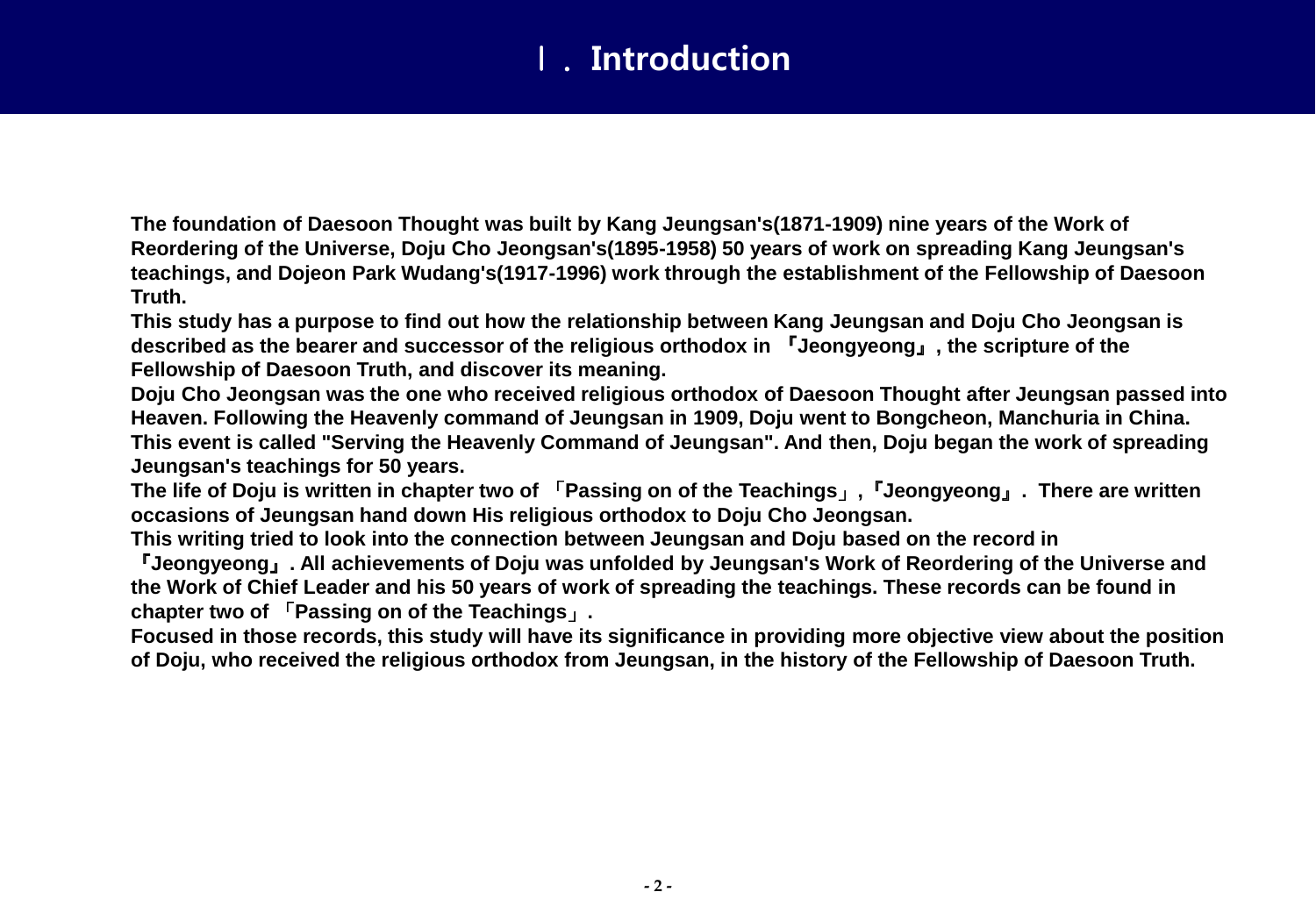## **Table of Contents**

## **I. Introduction**

- **II. Succession of Religious Lineage through revelation and 50-year Gongbu of spreading the teaching**
- **III. Spreading of the teachings in relation to the keepsake from Sangje**
- **IV. Jo Jeong-san's explanation about Tao and foundation of the religious order**
- **V. Revealing the Status of Jo Jeong-san**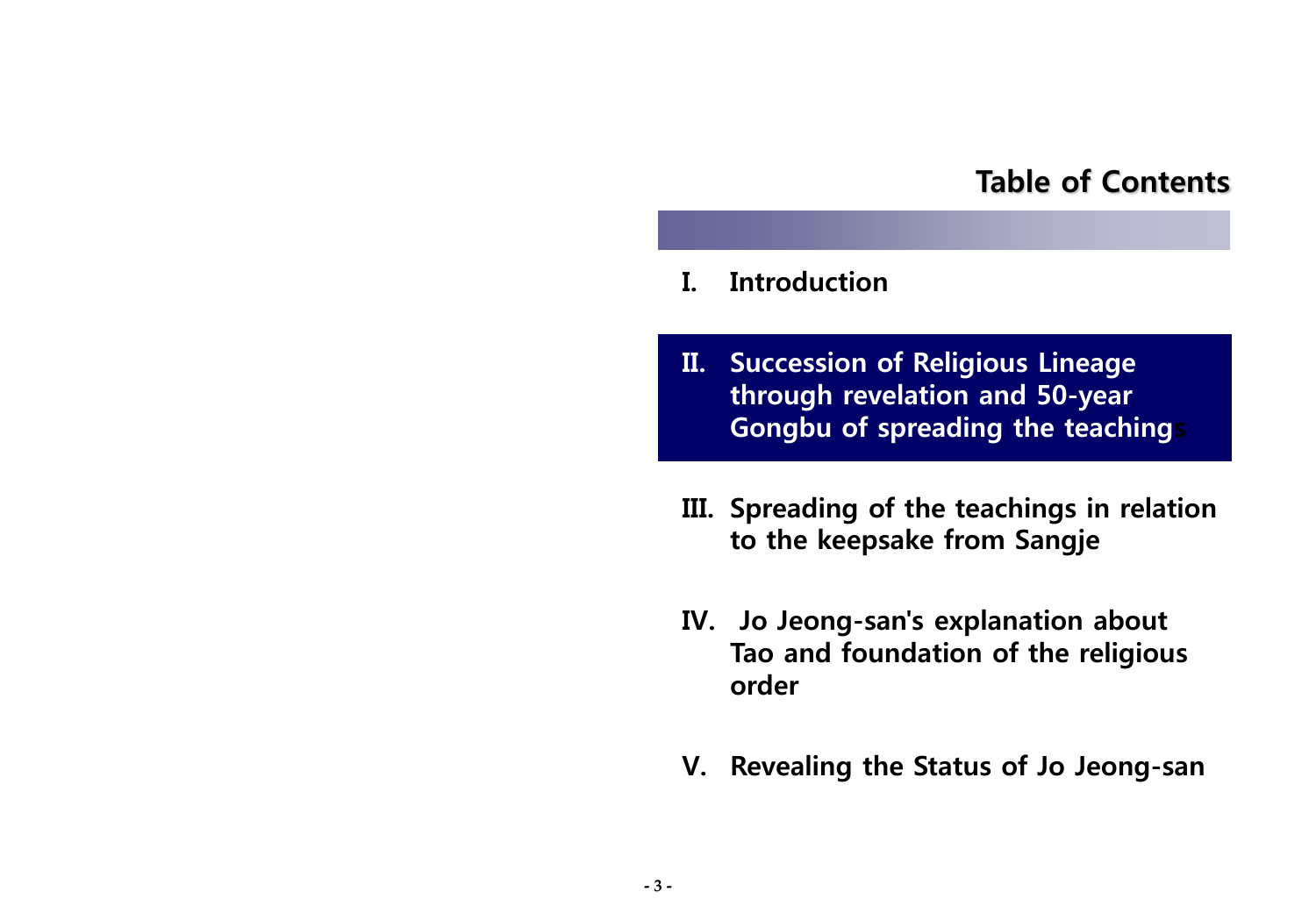| Jo Jeong-san                                                                                                                                                                                                                                                                                                                                                                                                                                                                                                                                                                                                                                                                                                                                                                                                                                                                                                                                                                          | <b>Kang Jeung-san</b>                                                                                                         |
|---------------------------------------------------------------------------------------------------------------------------------------------------------------------------------------------------------------------------------------------------------------------------------------------------------------------------------------------------------------------------------------------------------------------------------------------------------------------------------------------------------------------------------------------------------------------------------------------------------------------------------------------------------------------------------------------------------------------------------------------------------------------------------------------------------------------------------------------------------------------------------------------------------------------------------------------------------------------------------------|-------------------------------------------------------------------------------------------------------------------------------|
| $A-1$<br>Doju finished the 100-day work at Dojang (Temple complex) without<br>break or sleeping. The work started from 11:00 AM on November 21th<br>of Jeongyu Year(1897) and ended on March 3rd of Musul Year(1898).<br>On March 5, He suffered greatly and a oriental doctor and western<br>doctor were called on, but he said "the time is late". On the next day at<br>1 PM, Doju made all senior disciples stand outside his room, and had<br>Dojeon Park Han-gyeong close to him and with his hand on the head of<br>Dojeon, he commanded that all matter of Tao will be in charge of<br>Dojeon and said, "My Gongbu completed in 50 years, and this is the<br>year in the saying 'utmost energy comes in April'. I am leaving. Do not<br>despair even for a moment and do the work as you always have been".<br>Then he called out to the outside "Thief" for three times and passed<br>into Heaven. It was March 6, 1898 and April 24, 1958 in solar month.<br>His age was 64 | One day in June Sangje finished work of reordering the universe,<br>burned the paper written in "50 years of Gongbu finished, |

The year 1958 was when Jo Jeong-san passed into heaven after saying that year is when his 50-year Gongu is completed. This time frame perfectly fits with what Kang Jeung-san had foretold about '50 years of completing Gongbu for spreading teachings' before passing into heaven. Jo Jeong-san spent 50 years of Gongbu for spreading Kang Jeung-san's teachings. The statement in 「Passing on of the teachings」 2:66 is the record of the last year of the 50 years. If 1958 was the completion year of the 50 years, the beginning of 50-year Gongbu will be 1909, which was the year when Kang Jeung-san passed into heaven. The record about this is as follows: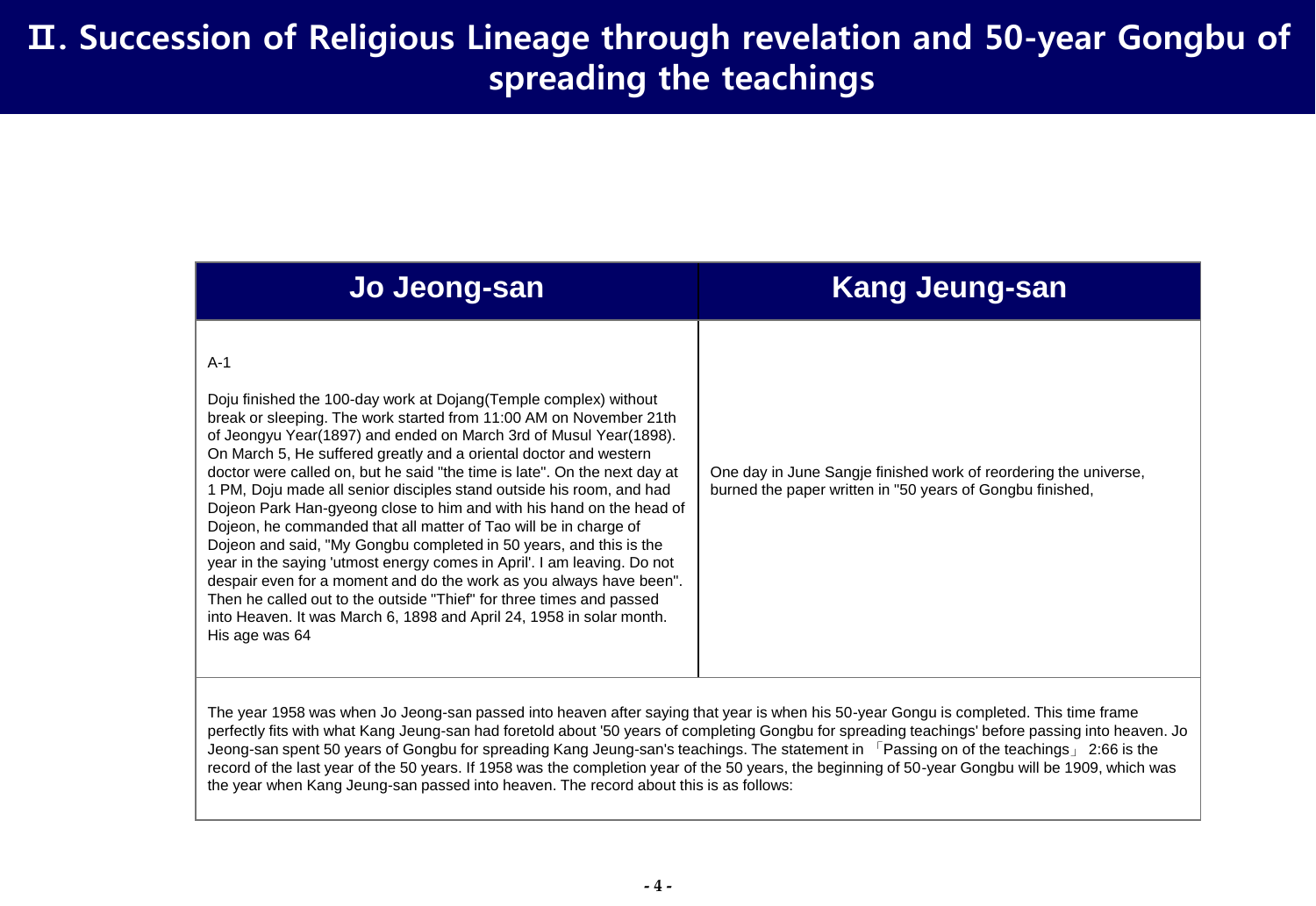| Jo Jeong-san                                                                                                                                                                                                                                                                                                                                                                                                                                                                                                                                                  | <b>Kang Jeung-san</b>                                                                                                               |
|---------------------------------------------------------------------------------------------------------------------------------------------------------------------------------------------------------------------------------------------------------------------------------------------------------------------------------------------------------------------------------------------------------------------------------------------------------------------------------------------------------------------------------------------------------------|-------------------------------------------------------------------------------------------------------------------------------------|
| $A-2$<br>Doju left homeland and went to the<br>foreign land of Manchuria with his father<br>on April 24 of Giyu Year(1909) when he<br>was 15.                                                                                                                                                                                                                                                                                                                                                                                                                 | One day in June Sangje finished<br>work of reordering the universe,<br>burned the paper written in "50<br>years of Gongbu finished, |
| Giyu year is 1909, and the year after 50 years becomes 1958. This indicates that Jo Jeong-san carried on religious achievement in accordance<br>with the foretelling preset by Kang Jeung-san, and the fact that Jo Jeong-san carried out the work of spreading the teachings of Kang Jeung-san<br>for 50 years shows the connection made by the succession of Kang Jeung-san's Religious Lineage to Jo Jeong-san.<br>In the following phrase, Jo Jeong-san received the divine revelation from Sangje Kang Jeung-san while he was working on his Gongbu in a |                                                                                                                                     |

mountain of Bongcheon, Manchuria.: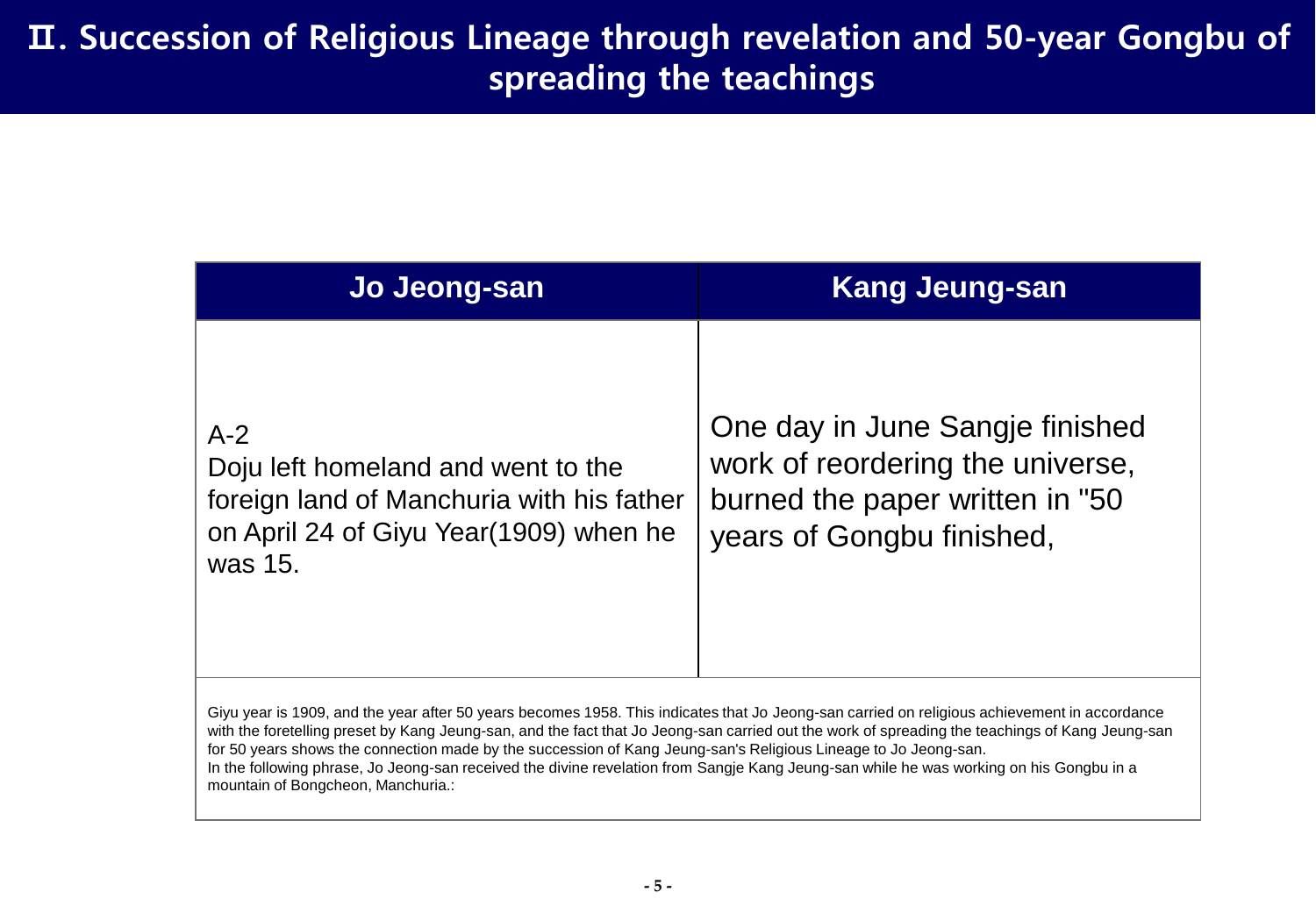| Jo Jeong-san                                                                                                                             | <b>Kang Jeung-san</b>                                                                                                               |
|------------------------------------------------------------------------------------------------------------------------------------------|-------------------------------------------------------------------------------------------------------------------------------------|
| $A-3$<br>In the year of Jeongsa(1917) Doju<br>was enlightened of Sangje's<br>Daesoon Truth of Three Realms<br>after nine years of Gongbu | One day in June Sangje finished<br>work of reordering the universe,<br>burned the paper written in "50<br>years of Gongbu finished, |
|                                                                                                                                          |                                                                                                                                     |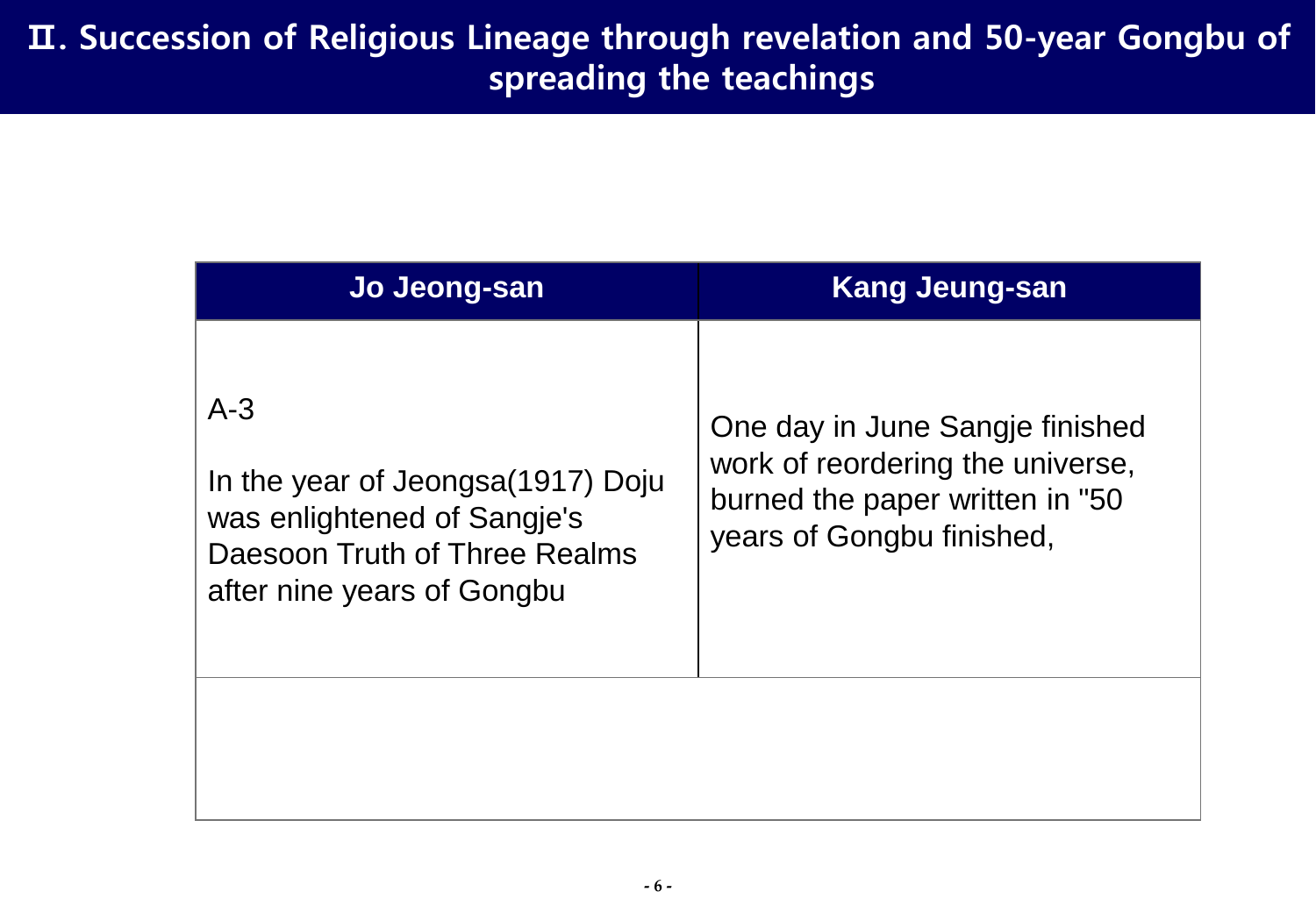| Jo Jeong-san                                                                                                                                                                                                                                                                                                                                                                                                                                                                     | <b>Kang Jeung-san</b> |
|----------------------------------------------------------------------------------------------------------------------------------------------------------------------------------------------------------------------------------------------------------------------------------------------------------------------------------------------------------------------------------------------------------------------------------------------------------------------------------|-----------------------|
| $A-4$<br>When Doju give all of his heart and strength to<br>Gongbu in his Gongbu room some day, one divine<br>man appeared and showed a Jumun, mantra of<br>Daesoonjinri and said "If you chant this Jumun, you<br>will save the world and relieve the people's suffering".<br>Doju try to greet formally the divine man, but the<br>divine man disappeared. The Jumun is Sicheonju<br>Johwajeong youngsebulmang mansaji jigigumji<br>wonwidaegang(侍天主造化定 永世不忘萬事知 至氣今<br>至願爲大降)」 |                       |

Doju was enlightened of Sangje's Daesoon Truth of Three Realms, so the divine man is Sangje Kang Jeung-san. For the sake of saving the world and relieving the people's suffering Kang Jeung-san and Jo Jeong-san made a meeting of minds and the result appeared as a Jumun. The above passage shows holy appearance of meetings between human and divine beings like Kang Jeungsan as Sangje and Jo Jeong-san as human.

The divine revelation from Sangje Kang Jeung-san continued from then on, and next divine revelation is for Jo Jeong-san to go to Taein in Joseon and find Kang Jeung-san. The divine revelation has another message to especially find the site where Kang Jeungsan did work of reordering the universe.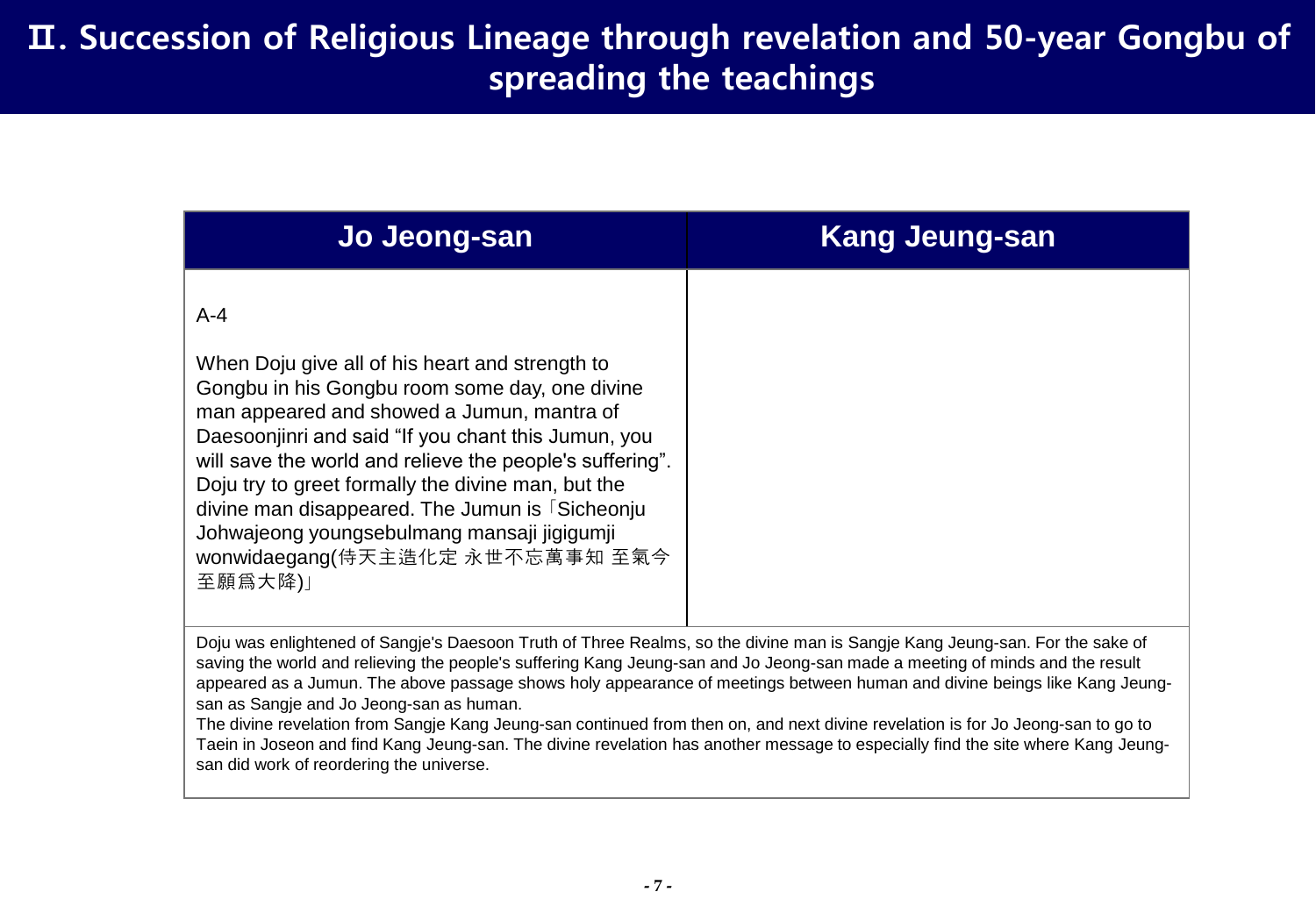| Jo Jeong-san                                                                                                                                                                                                                                                                                                               | <b>Kang Jeung-san</b> |
|----------------------------------------------------------------------------------------------------------------------------------------------------------------------------------------------------------------------------------------------------------------------------------------------------------------------------|-----------------------|
| $A-5$<br>In the year of Muo(1918) Doju<br>arrived Guritgol pharmacy where<br>Kang Jeung-san did work of<br>reordering the universe. letting Lee<br>Jeongryul and two other person<br>precede. Doju said this passage<br>followed the work course of<br>reordering the universe by Sangje<br>for 9 years old and obeyed the |                       |
| divine revelation to go to<br>Wonpyoung.                                                                                                                                                                                                                                                                                   |                       |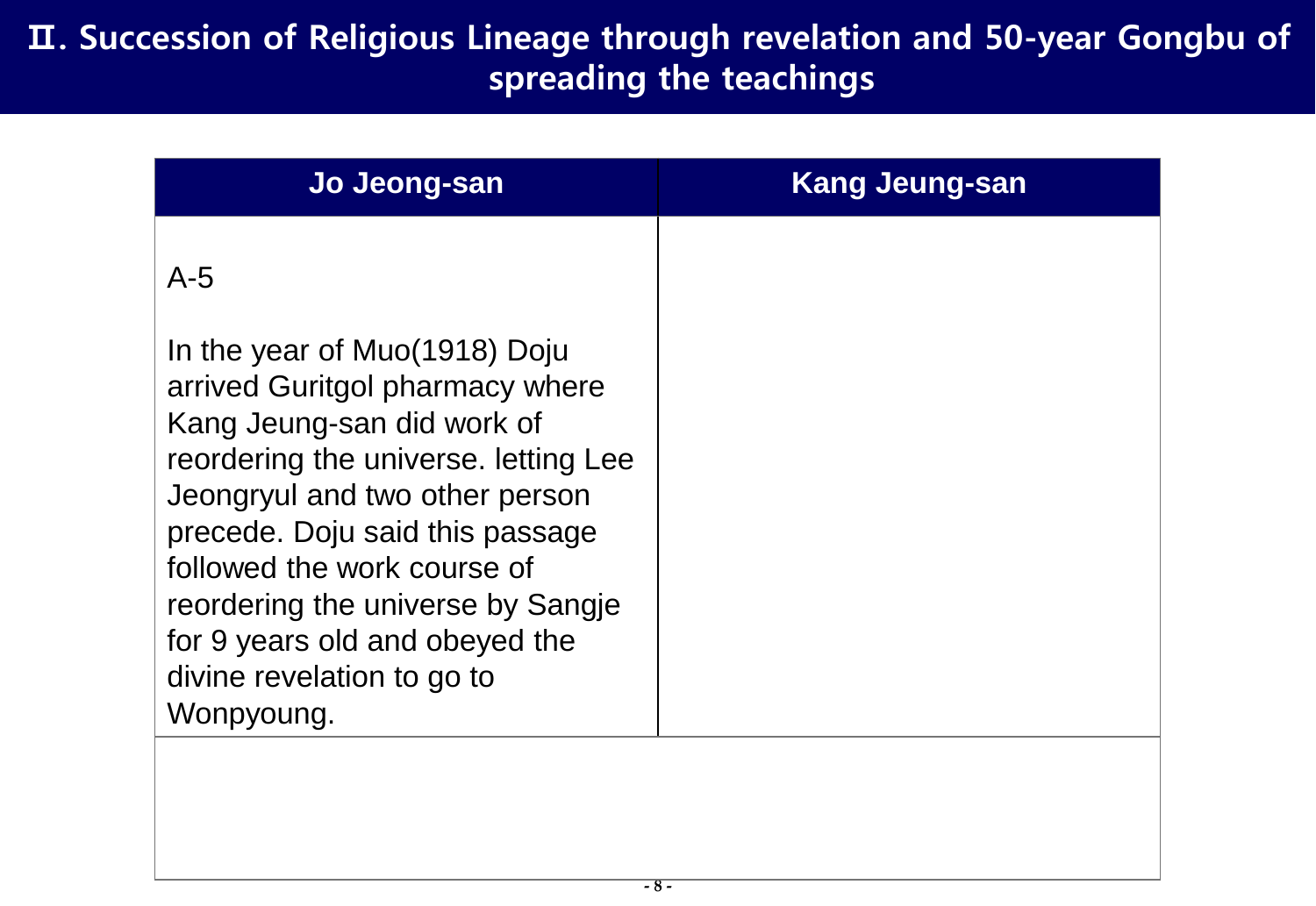| Jo Jeong-san                                                                                                                                                                                                                                         | <b>Kang Jeung-san</b>                                                                                                                                                                                                                                                                                                                                                                                                                                                                                                                                                                                                                                                                     |
|------------------------------------------------------------------------------------------------------------------------------------------------------------------------------------------------------------------------------------------------------|-------------------------------------------------------------------------------------------------------------------------------------------------------------------------------------------------------------------------------------------------------------------------------------------------------------------------------------------------------------------------------------------------------------------------------------------------------------------------------------------------------------------------------------------------------------------------------------------------------------------------------------------------------------------------------------------|
| $A - 6$<br>Doju arrived Daewon Temple in<br>Moak mountain followed by<br>GwonTaero and some people. At<br>that time Doju said "After Great<br>Opening is't it a good thing that I<br>enfold 50 thousand years of<br>Heavenly Program and You made it | April someday in the year of Jungmi(1907) Sangje<br>took one thousand nyang (Korea old dollar) from Baik<br>NamSin and begin to build a pharmacy. At that time<br>to furnish all the pharmacy equipments and furniture<br>Sangje called carpenter Lee GyungMun and taught<br>him<br>Sangje went to Daewon Temple of Moak Mountain in<br>Jeonju from the latter half of May in Shinchuk (1901)<br>year to let Geumgok, a monk in executive chief, clean<br>a silent room, to forbid other's approach and to study<br>without drink and eating anything, so that Geumgok<br>got impatient after 49 days passed away. Finally,<br>Sangje Cheonjidaedo on July 5 <sup>th</sup> of lunar month |

The place where Kang Jeung-san lived so Jo Jeong-san visited is Gimje Wonpyung , Guritgol pharmacy and Daewon temple . And Jo Jeong-san met sister of Kang Jeung-san through Lee Chi Bok and received the sealed letter. It is the first case Jo Jeong-san receive the revelation from the alive person.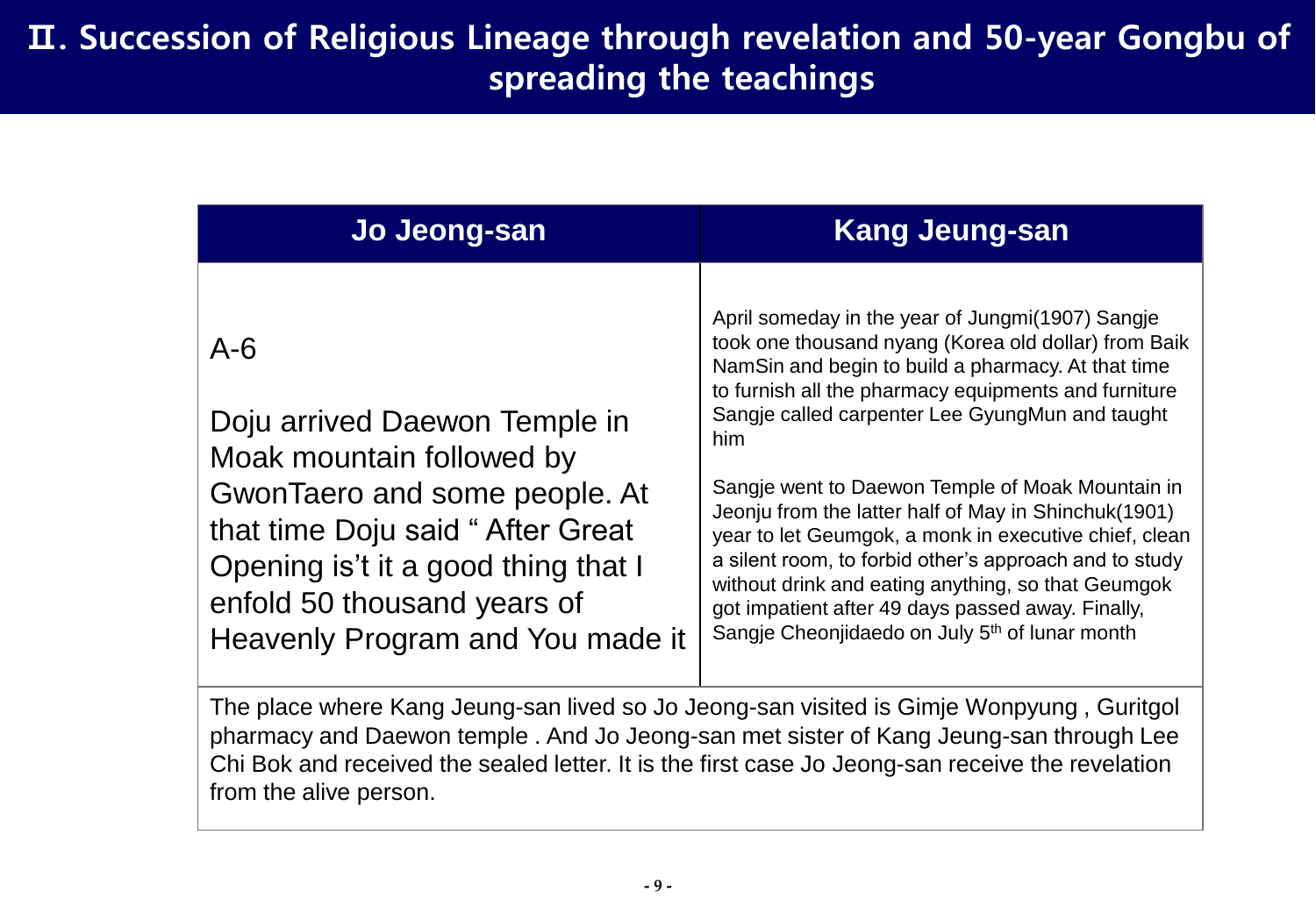## **Table of Contents**

- **I. Introduction**
- **II. Succession of Religious Lineage through revelation and 50-year Gongbu of spreading the teachings**
- **III. Spreading of the teachings in relation to the keepsake from Sangje**
- **IV. Jo Jeong-san's explanation about Tao and foundation of the religious order**
- **V. Revealing the Status of Jo Jeong-san**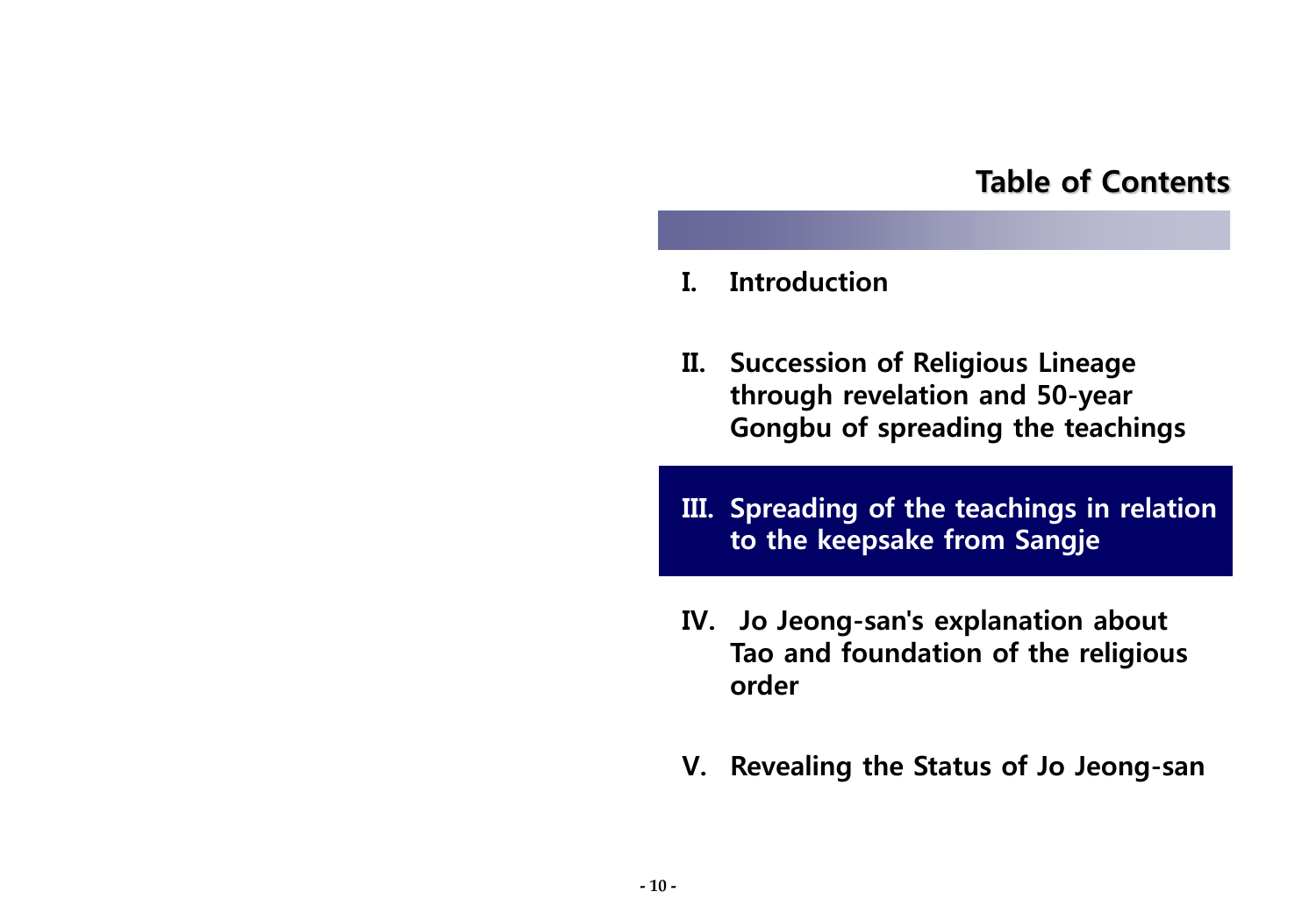# Ⅲ. **Spreading of the teachings in relation to the keepsake from Sangje**

| Jo Jeong-san                                                                                                                                                                                                                                                                                                                                                                                                                                                                                                                                                                                                                                                                                                                                              | <b>Kang Jeung-san</b>                                                                                                                                                                                                                                                                                          |
|-----------------------------------------------------------------------------------------------------------------------------------------------------------------------------------------------------------------------------------------------------------------------------------------------------------------------------------------------------------------------------------------------------------------------------------------------------------------------------------------------------------------------------------------------------------------------------------------------------------------------------------------------------------------------------------------------------------------------------------------------------------|----------------------------------------------------------------------------------------------------------------------------------------------------------------------------------------------------------------------------------------------------------------------------------------------------------------|
| $A-7$<br>One day, Mrs. Seondol reported to Doju "The<br>box in the pharmacy at Guri villiage is of the<br>Box of Heavenly Harmony, so how is it that<br>we restore it as soon as possible?".                                                                                                                                                                                                                                                                                                                                                                                                                                                                                                                                                              | Sangje had made two wooden Boxes and named the<br>bigger one "Box of Heavenly Harmony and placed it<br>in Donggok Pharmacy, and the small one "Box of<br>Thansformation(遁)", which Sangje used for his<br>Heavenly Work of "72 transformations for 72 sages"<br>and placed it in the house of Shin Gyeong-seok |
| Jo Jeong-san took this Box of Transformation from Bocheon-gyo and used it for his work that<br>continued without break or sleeping. This is meaningful in that Jo Jeong-san received a<br>keepsake, which is related to some Heavenly Work, from Sangje and used it to achieve a<br>series of heavenly achievement. It is different from his previous activities of spreading the<br>teachings through the revelation of Sangje and some writings from certain people. Spreading<br>and serving the Sangje's teachings through this actual keepsake from Sangje shows more<br>clearly the will of Jo Jeong-san in realizing the Work in connection with Sangje. In addition, Jo<br>Jeong-san gets to find the medicine chest, another keepsake of Sangje. |                                                                                                                                                                                                                                                                                                                |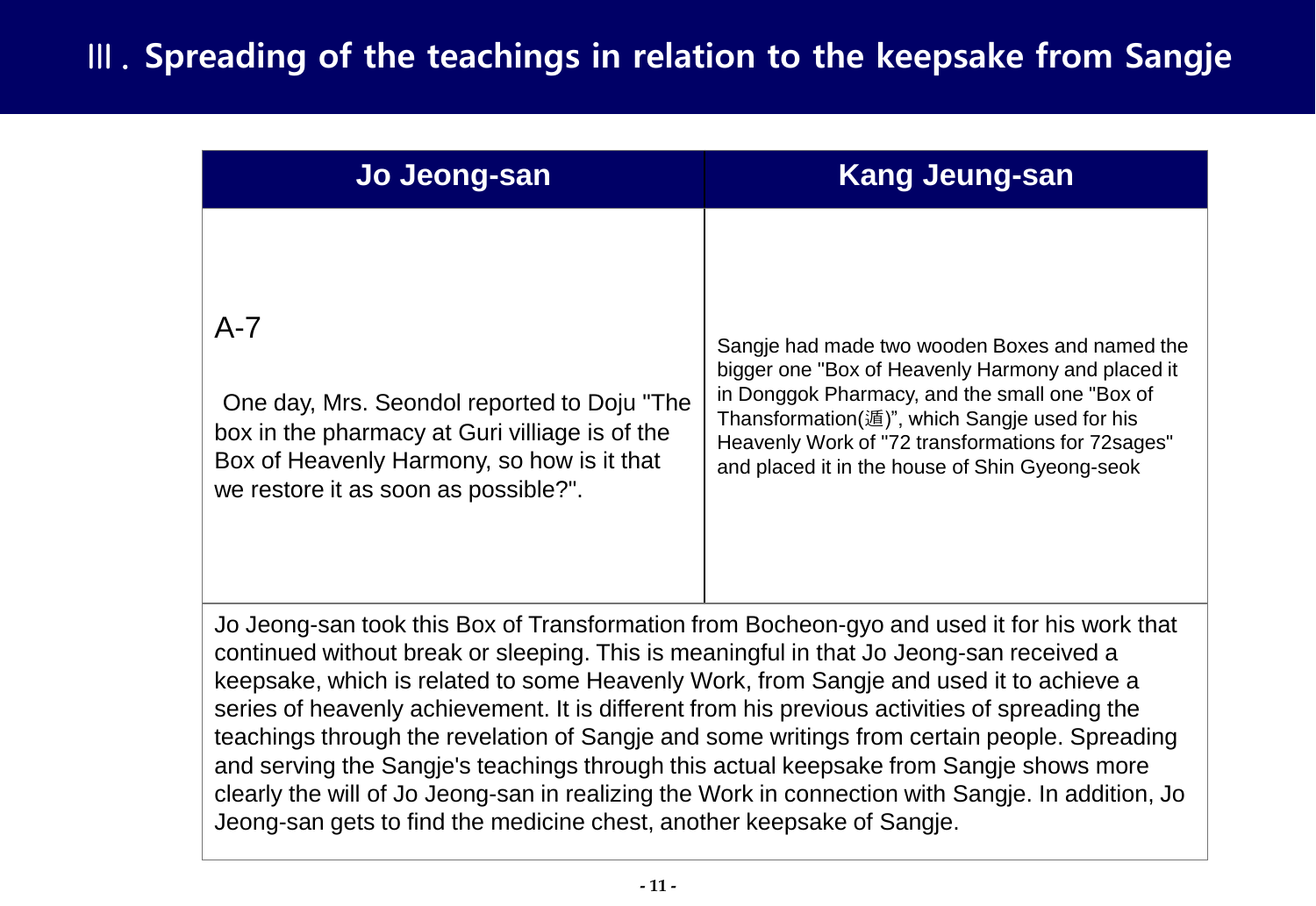## **Table of Contents**

- **I. Introduction**
- **II. Succession of Religious Lineage through revelation and 50-year Gongbu of spreading the teachings**
- **III. Spreading of the teachings in relation**  to the keepsake
- **IV. Jo Jeong-san's explanation about Tao and foundation of the religious order**
- **V. Revealing the Status of Jo Jeong-san**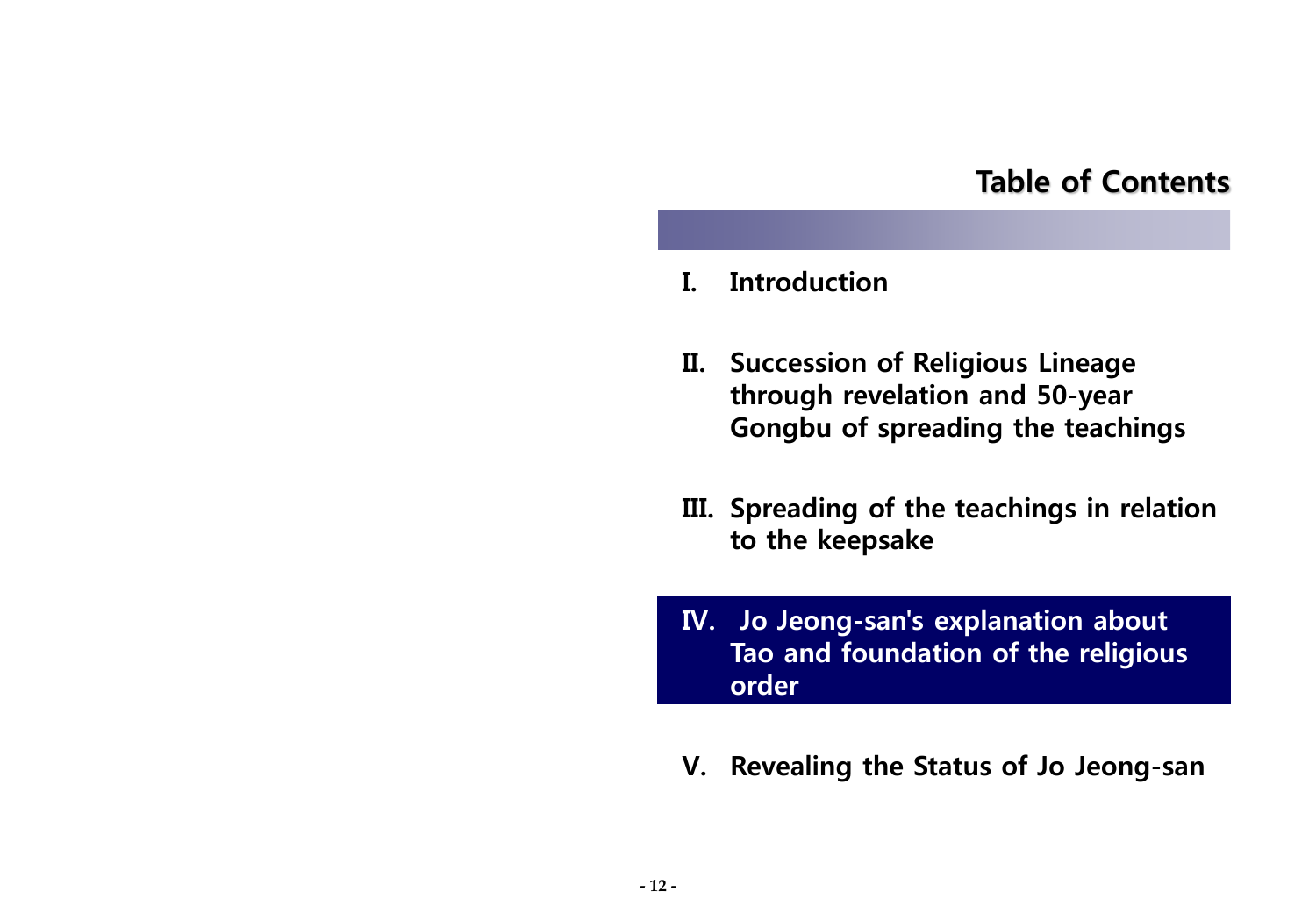| Jo Jeong-san                                                                                                                                                                                                                                                                                                | <b>Kang Jeung-san</b>                                                                                                                                                                                                                        |
|-------------------------------------------------------------------------------------------------------------------------------------------------------------------------------------------------------------------------------------------------------------------------------------------------------------|----------------------------------------------------------------------------------------------------------------------------------------------------------------------------------------------------------------------------------------------|
| $A - 8$<br>Doju said "My Tao is the Tao that has never been<br>told either in present or in the past, so it is difficult to<br>believe and cultivate it", and in his preach of the<br>Great Tao of Infinite Fortune and Resolution of<br>Grudges for Mutual Beneficence, he clarified the Tao<br>in detail. | "Now facing the end of age when Infinite Fortune is<br>being opened, you shall be careful in all matter, do<br>not cause Cheok to others, do away with committing<br>any sin, and participate in the Heavenly Work with<br>your purest mind" |
| Jo Jeong-san not only reveals his Tao, but goes further to serve the Work of Sangje Kang<br>Jeung-san and, with his own ability, resolves the energy contained in Daewonsa Temple<br>where Sangje Kang Jeung-san carried out His Heavenly Work.                                                             |                                                                                                                                                                                                                                              |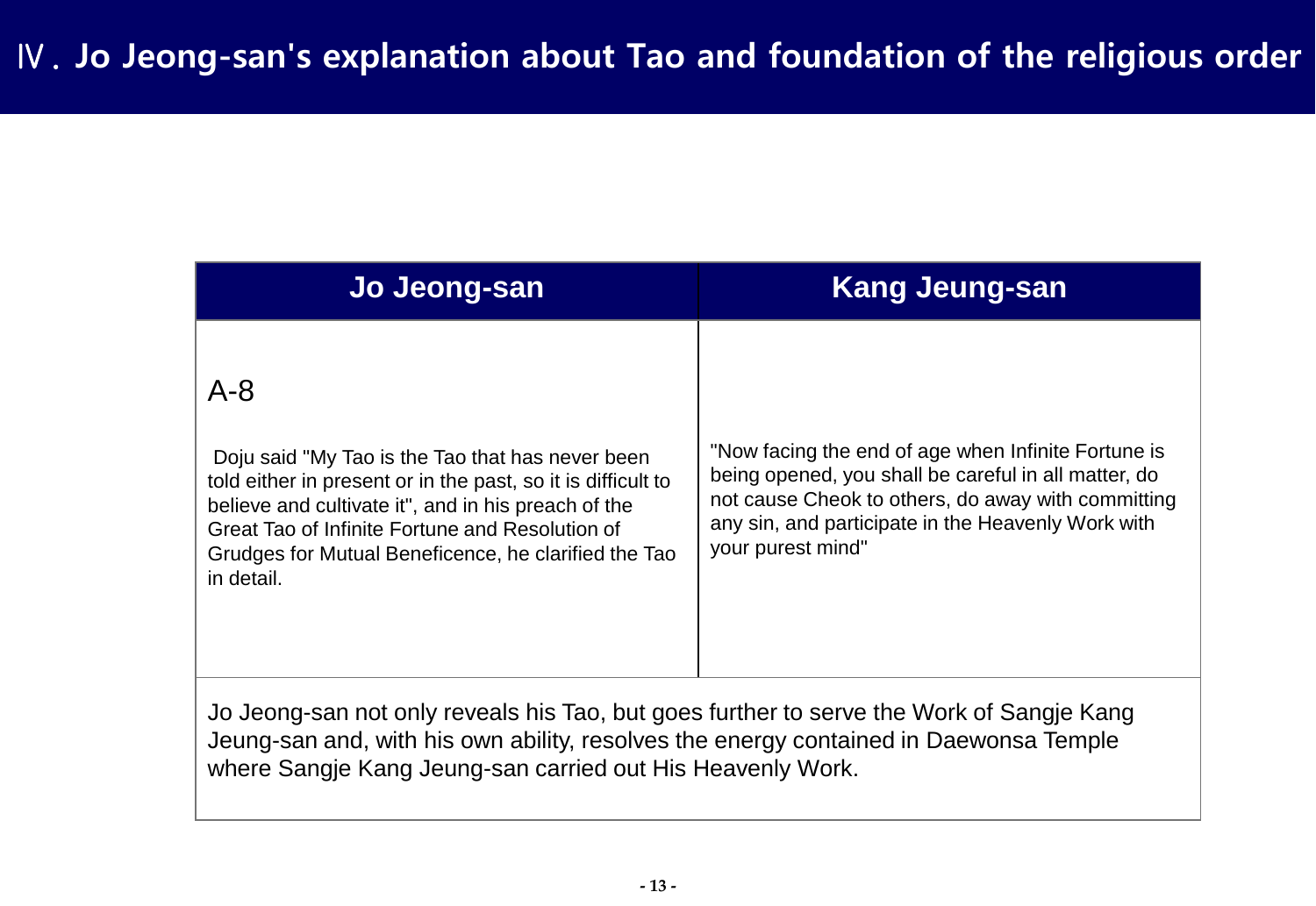| Jo Jeong-san                                                                                                                                                                                                                                                                                                                                                                                                                                                                                                                                | <b>Kang Jeung-san</b>                                                                                                                                                                                                                                                                                                                       |
|---------------------------------------------------------------------------------------------------------------------------------------------------------------------------------------------------------------------------------------------------------------------------------------------------------------------------------------------------------------------------------------------------------------------------------------------------------------------------------------------------------------------------------------------|---------------------------------------------------------------------------------------------------------------------------------------------------------------------------------------------------------------------------------------------------------------------------------------------------------------------------------------------|
| $A-9$<br>Doju Jo Jeong-san made the disciples to recite<br>Chilseong Mantra (mantra of the Seven Stars) and<br>went to Daewonsa Temple where he finished 100-day<br>Heavenly Program. The final 100th day was the day<br>of July 7th in the lunar of Sinnu Year (1921). Not until<br>then did the disciples understand why they were<br>reciting Chilseong Mantra. Doju said to them "This is<br>where Sangje judged the deities of Heaven and Earth.<br>Some of the energies were still tangled and attached<br>here, so I resolved them." | When Hwang Eung-jong went into Sangje's room that<br>seemed too quiet and found Sangje lying down<br>quietly, he touched his cheek to Sangje's sacred face<br>and realized He was so cold and already passed<br>away into Heaven.<br>The disciples used the money kept in the Box for His<br>funeral and send the money left to His family. |

Jo Jeong-san, as the successor of Sangje's Religious Lineage, carefully took the Sacred Bone of Kang Jeung-san to his place and performed Ritual Ceremony everyday and carried on his Gongbu(a spiritual or Heavenly work).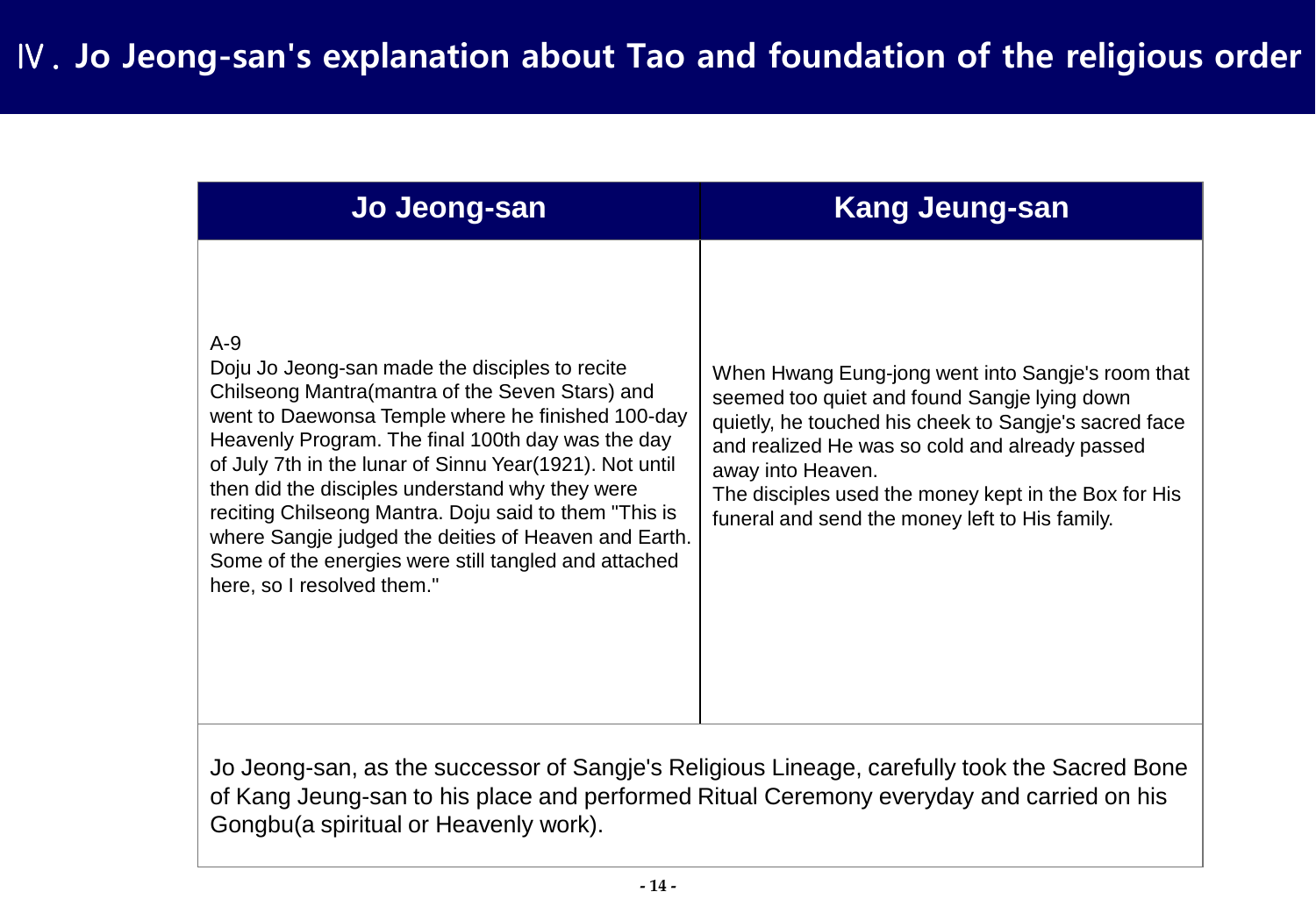| Jo Jeong-san                                                                                                                                                                                                                                                    | <b>Kang Jeung-san</b> |
|-----------------------------------------------------------------------------------------------------------------------------------------------------------------------------------------------------------------------------------------------------------------|-----------------------|
| $A-10$<br>In the year of Eulchuk (1925) when<br>the Temple Complex was<br>completed at Dochang-hyeon, Doju<br>Jo founded Mugeukdo and<br>enshrined Sangje in the name of<br><b>Gucheon Eungwon Noeseong</b><br>Bohwa Cheonjon Kangseong<br>Sangje(九天應元雷聲普化天尊上帝) |                       |

Jo Jeong-san goes further from just serving Sangje's Sacred Bone and performing ritual ceremonies, to establish a religious order that enshrined and served Kang Jeung-san as the God of the Ninth Heaven and the Object of Faith in the religious order Mugeukdo. This indicates that Doju Jo Jeong-san started the process for making the teachings of Sangje into a religion and popularize it to the public.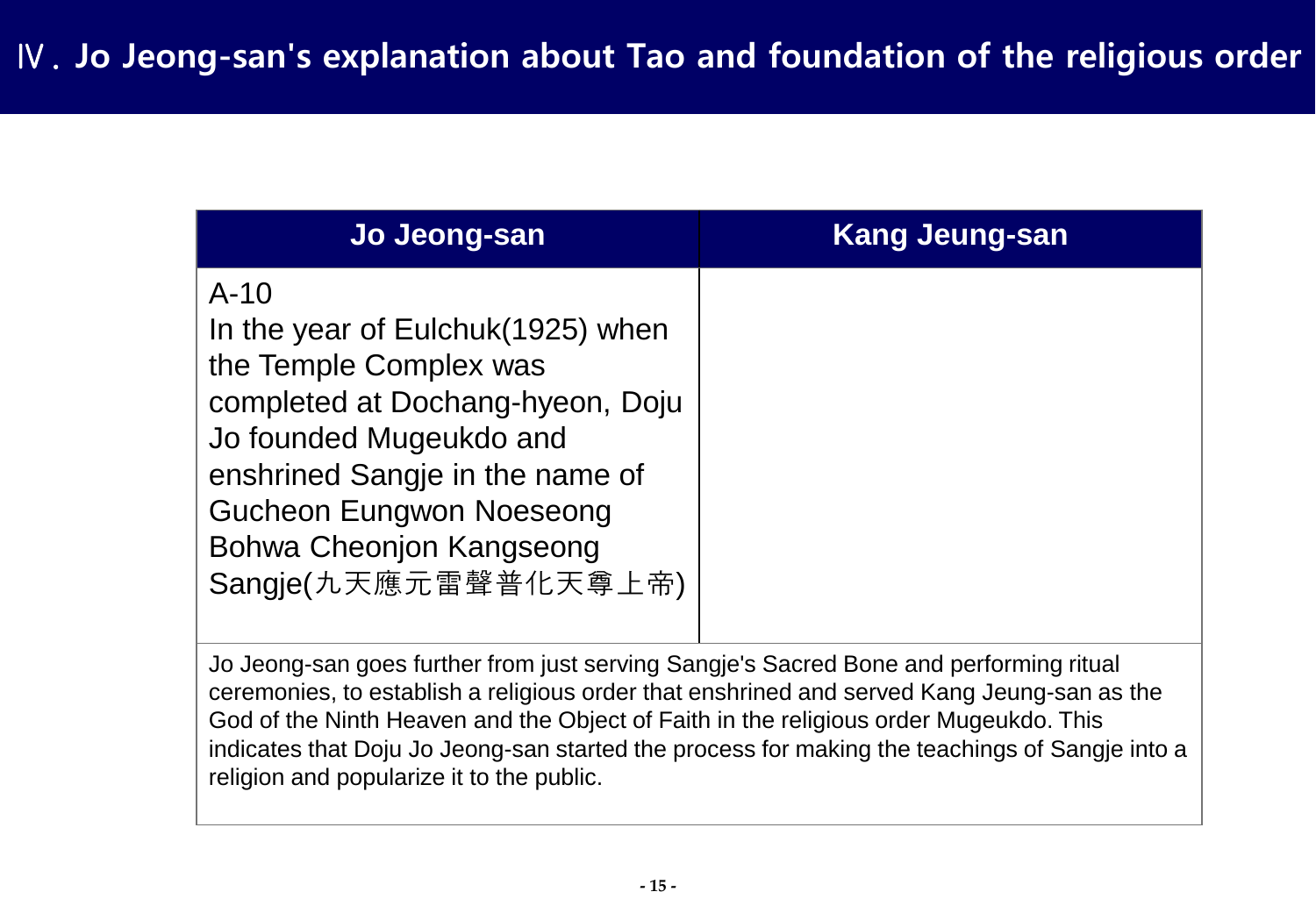## **Table of Contents**

## **I. Introduction**

- **II. Succession of Religious Lineage through revelation and 50-year Gongbu of spreading the teachings**
- **III. Spreading of the teachings in relation**  to the keepsake
- **IV. Jo Jeong-san's explanation about Tao and foundation of the religious order**
- **V. Revealing the Status of Jo Jeong-san**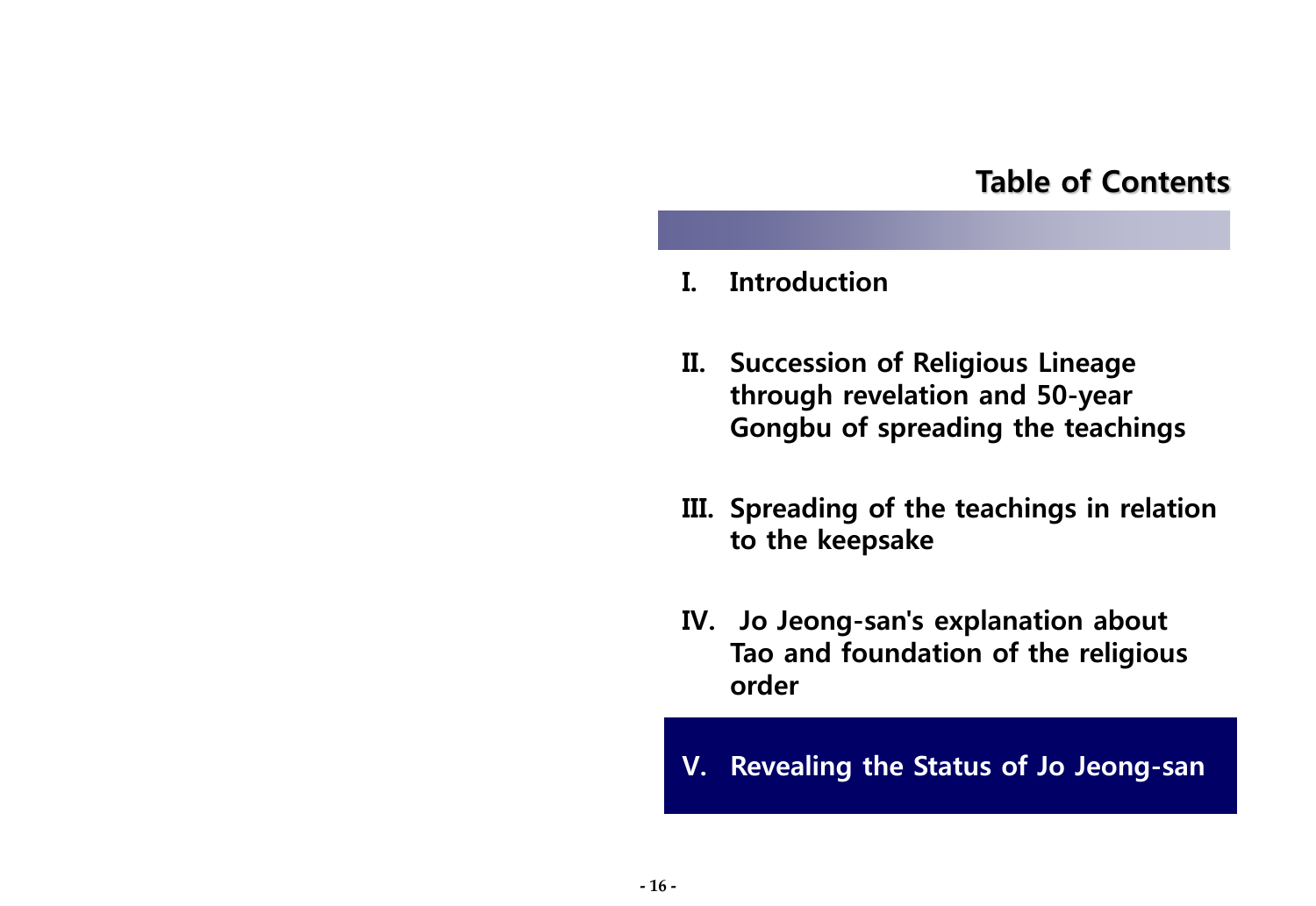## Ⅴ.**Revealing the Status of Jo Jeong-san**

| Jo Jeong-san                                                                                                                                                                                                                                                                                                                                                                                                                                                                                                                                                                                                                                                                                                                                                                                                    | <b>Kang Jeung-san</b>                                                                                                                                                                                                                                                                                                                                                                                                                                                                                                                                                                                                                                                                                                                                                                                                                          |
|-----------------------------------------------------------------------------------------------------------------------------------------------------------------------------------------------------------------------------------------------------------------------------------------------------------------------------------------------------------------------------------------------------------------------------------------------------------------------------------------------------------------------------------------------------------------------------------------------------------------------------------------------------------------------------------------------------------------------------------------------------------------------------------------------------------------|------------------------------------------------------------------------------------------------------------------------------------------------------------------------------------------------------------------------------------------------------------------------------------------------------------------------------------------------------------------------------------------------------------------------------------------------------------------------------------------------------------------------------------------------------------------------------------------------------------------------------------------------------------------------------------------------------------------------------------------------------------------------------------------------------------------------------------------------|
| $A-11$<br>In March of Gabo Year (1894), Doju was<br>accompanied by four disciples including An Sang-ik<br>and went to Cheong-cheon to look around<br>Mandongmyo Tomb where God of Hwang-geuk was<br>enshrined. On the way back, it began to rain, and<br>later at night, there was a big rain storm and thunder<br>and lightening that was so big that it seem like all<br>mountains were to collapse. On the next day, there<br>was a saying that the stone door, which was closed<br>on the left of the rock wall under Cheomseongdae<br>that had engravings of "Yellow Emperor who serves<br>the highest writes, 'do not move if it is against<br>propriety", was broken down into two to show the<br>inside writings of four words of Okjo-bingho(玉藻氷壺)<br>and another four words of Manryeok-eophil(萬曆御筆). | One day, Sangje arrived in Waryong-ri of Gubu and<br>said to the disciples, "Now I need to move in the God<br>of Hwang-geuk to straighten this world from chaos".<br>"God of Hwang-geuk is staying as energy in Emperor<br>Guāngxù of Qīng. The human connection that would<br>bring God of Hwang-geuk in this land started when<br>Song Wu-am build the Mandongmyo Tomb." And He<br>made the disciples recite Sicheonju Mantra every<br>night. When He was reciting the Mantra Himself, He<br>said that the sound is equal to the sound heard<br>during the moving of 'funeral bier'. Then added, "The<br>sound sang during the moving of funeral bier is said<br>to be 'the way for sedan chair' which is equal to the<br>'way of a King'. Now the God of Hwang-geuk has<br>moved in". This was when Emperor Guangxù of Qing<br>passed away. |

Jo Jeong-san announced in the Poyumun Statement(Statement of Spreading Enlightenment) that he himself is the successor of Religious Lineage, who serves the will of Sangje Kang Jeung-san and lead humanity to eternal paradise. Also, there was a mysterious happening in Mahasa Temple at Busan where the Buddha statue lowered his head while Jo Jeong-san was carrying out his work. Jo Jeong-san goes on to unfold Heavenly Program in accordance with Sangje's Work of Reordering of the Universe, which is related to the God of Hwang-geuk.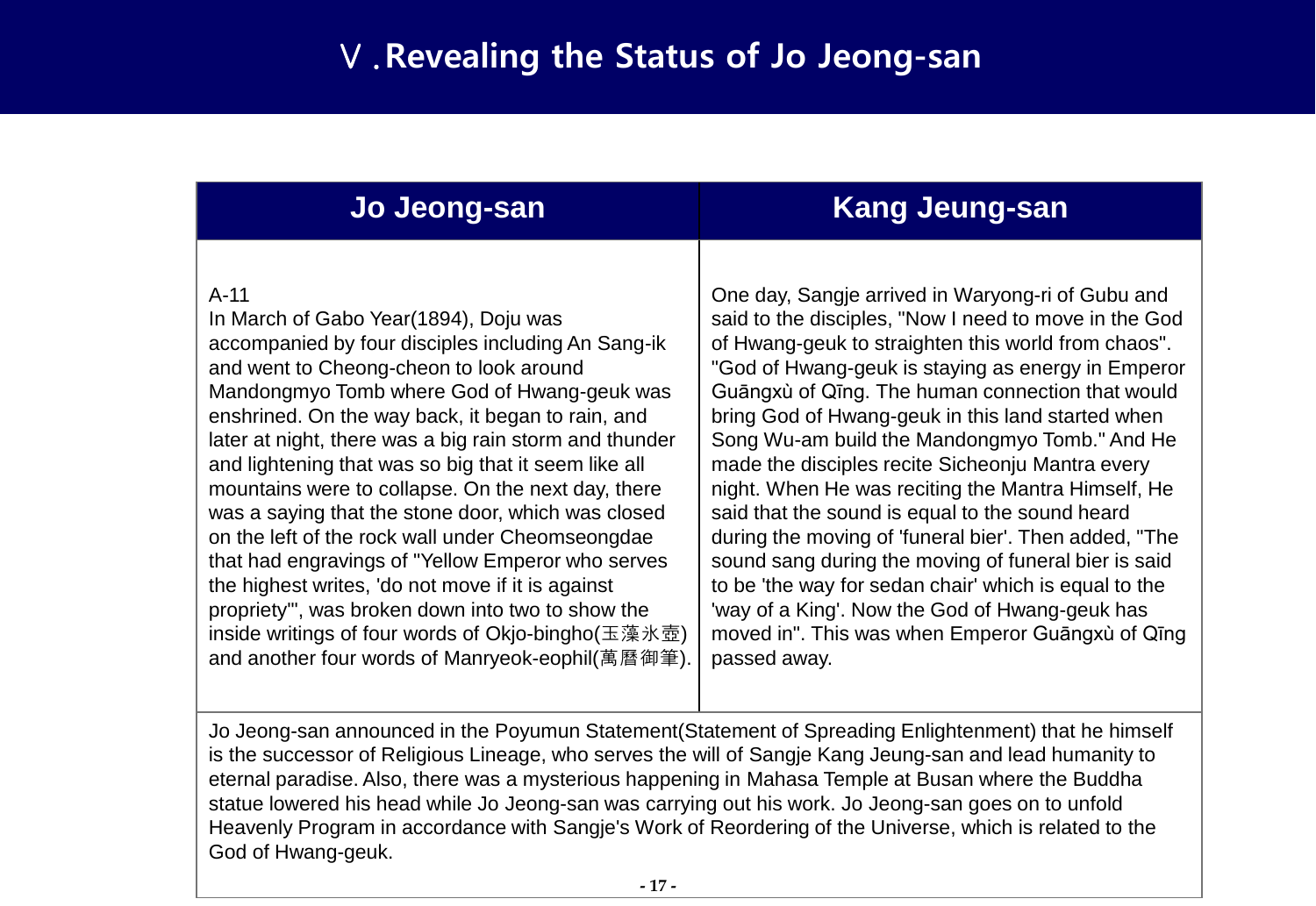# Ⅴ.**Revealing the Status of Jo Jeong-san**

| Jo Jeong-san                                                                                                                                                                                                                                                                                                                                                                                                                                                                                                                                                                                                                                                                                                                                                                                                                                                                                                                                  | <b>Kang Jeung-san</b>                                                                                                                                                                                                                                                                                                                                                                                                                                                                                                                                                                                                                                                                                                                                                                                                                                                                                              |
|-----------------------------------------------------------------------------------------------------------------------------------------------------------------------------------------------------------------------------------------------------------------------------------------------------------------------------------------------------------------------------------------------------------------------------------------------------------------------------------------------------------------------------------------------------------------------------------------------------------------------------------------------------------------------------------------------------------------------------------------------------------------------------------------------------------------------------------------------------------------------------------------------------------------------------------------------|--------------------------------------------------------------------------------------------------------------------------------------------------------------------------------------------------------------------------------------------------------------------------------------------------------------------------------------------------------------------------------------------------------------------------------------------------------------------------------------------------------------------------------------------------------------------------------------------------------------------------------------------------------------------------------------------------------------------------------------------------------------------------------------------------------------------------------------------------------------------------------------------------------------------|
| $A-12$<br>On the next day after Doju came back from Haeinsa<br>Temple, Doju gathered disciples and said to them "It<br>is wrong to consider Haein as some object only<br>because Sangje had said Haein is the Human Mark.<br>Haein is not somewhere in the far but it is in the<br>center of your hands. The basis of all principles for all<br>matters of whole universe is in the sea. There is a<br>saying "True man in the sea island". Look at the sea<br>water. It is all electricity. Water goes down but has the<br>nature of going upward. The root of all matters and<br>forms come to life as they absorb the energy of water.<br>Heaven has 36 levels, which Sangje takes control of<br>their electricity to rule over and nurture all matters of<br>Heaven and Earth. This makes Him Sangje of<br>Thunder and Lightening who is the Highest Being<br>that Forwards great love to Make everything exist into<br>beings(雷聲普化天尊上帝). | Hyeong-ryeol followed the order of Sangje and gave<br>Him the paper on which he pointed 64 trigrams and<br>wrote down 24 directions. Sangle took the paper<br>outside the door and burnt it to the direction of the<br>Sun, and said "Stay with Me" and added looking back<br>at Hyeong-ryeol "If you believe in Me well, I will bring<br>you the Haein".<br>Sangje said "I will send the line of Unification with Tao<br>to the Great Leader. I will only have to inform the way<br>how to be unified with Tao. When you become unified<br>with Tao, all the gods of Confucianism, Buddhism,<br>and Seon(Sharmanism) in charge of 'Unification with<br>Tao' will gather together to realize humans'<br>Unification with Tao according to each one's level of<br>cultivation of Tao in their mind and body. Therefore,<br>how could I be the only One to carry out the work of<br>realizing Unification with Tao". |

Haein since this is related to Jo Jeong-san being the Great Leader who is said, by Sangje Kang Jeung-san, to succeed the line of Unification of Tao.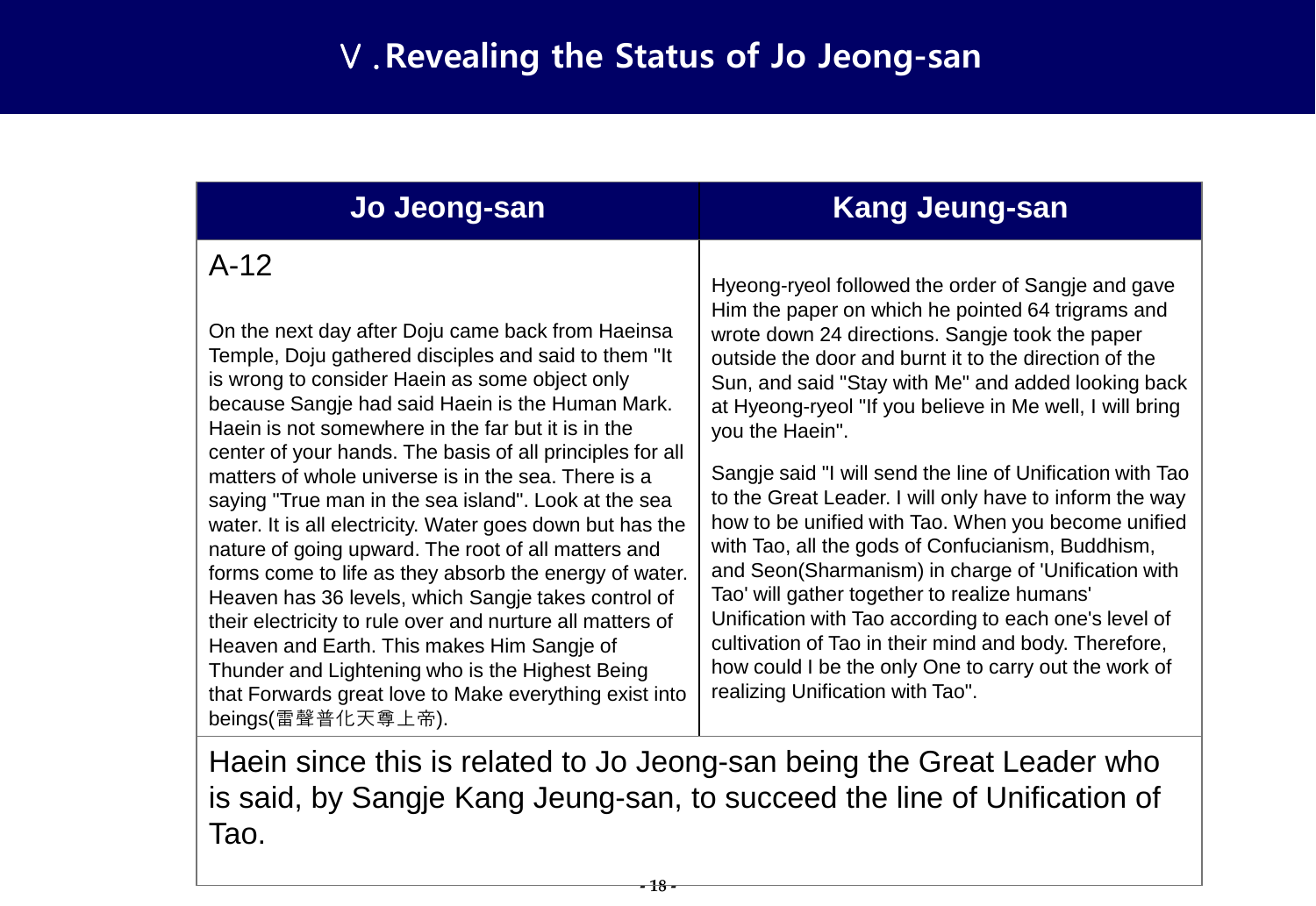## Conclusion

**The year 1958 was when Jo Jeong-san passed into heaven after saying that year is when his 50-year Gongu is completed. This time frame perfectly fits with what Kang Jeung-san had foretold about '50 years of completing Gongbu for spreading teachings' before passing into heaven. The place where Kang Jeung-san lived so Jo Jeong-san visited is Gimje Wonpyung , Guritgol pharmacy and Daewon temple. And Jo Jeongsan met sister of Kang Jeung-san through Lee Chi Bok and received the sealed letter. It is the first case Jo Jeong-san receive the revelation from the alive person.**

**Jo Jeong-san took this Box of Transformation from Bocheon-gyo and used it for his work that continued without break or sleeping. This is meaningful in that Jo Jeong-san received a keepsake, which is related to some Heavenly Work, from Sangje and used it to achieve a series of heavenly achievement. It is different from his previous activities of spreading the teachings through the revelation of Sangje and some writings from certain people. Spreading and serving the Sangje's teachings through this actual keepsake from Sangje shows more clearly the will of Jo Jeong-san in realizing the Work in connection with Sangje.**

**In the following statement, Jo Jeong-san goes further from just serving Sangje's Sacred Bone and performing ritual ceremonies, to establish a religious order that enshrined and served Kang Jeung-san as the God of the Ninth Heaven and the Object of Faith in the religious order Mugeukdo.**

**There was a mysterious happening in Mahasa Temple at Busan where the Buddha statue lowered his head while Jo Jeong-san was carrying out his work. Jo Jeong-san goes on to unfold Heavenly Program in accordance with Sangje's Work of Reordering of the Universe, which is related to the God of Hwang-geuk.**

**Furthermore, Jo Jeong-san explained about Haein(Mark in the Sea) in relation to Unification with Tao and interpreted the status of Godship of Kang Jeung-san. Sangje explains about Haein since this is related to Jo Jeong-san being the Great Leader who is said, by Sangje Kang Jeung-san, to succeed the line of Unification of Tao.** 

> **Conference cyberproceedings are published for documentary purposes. the view expressed are the author's and do not necessarily represent CESNUR's opinions.**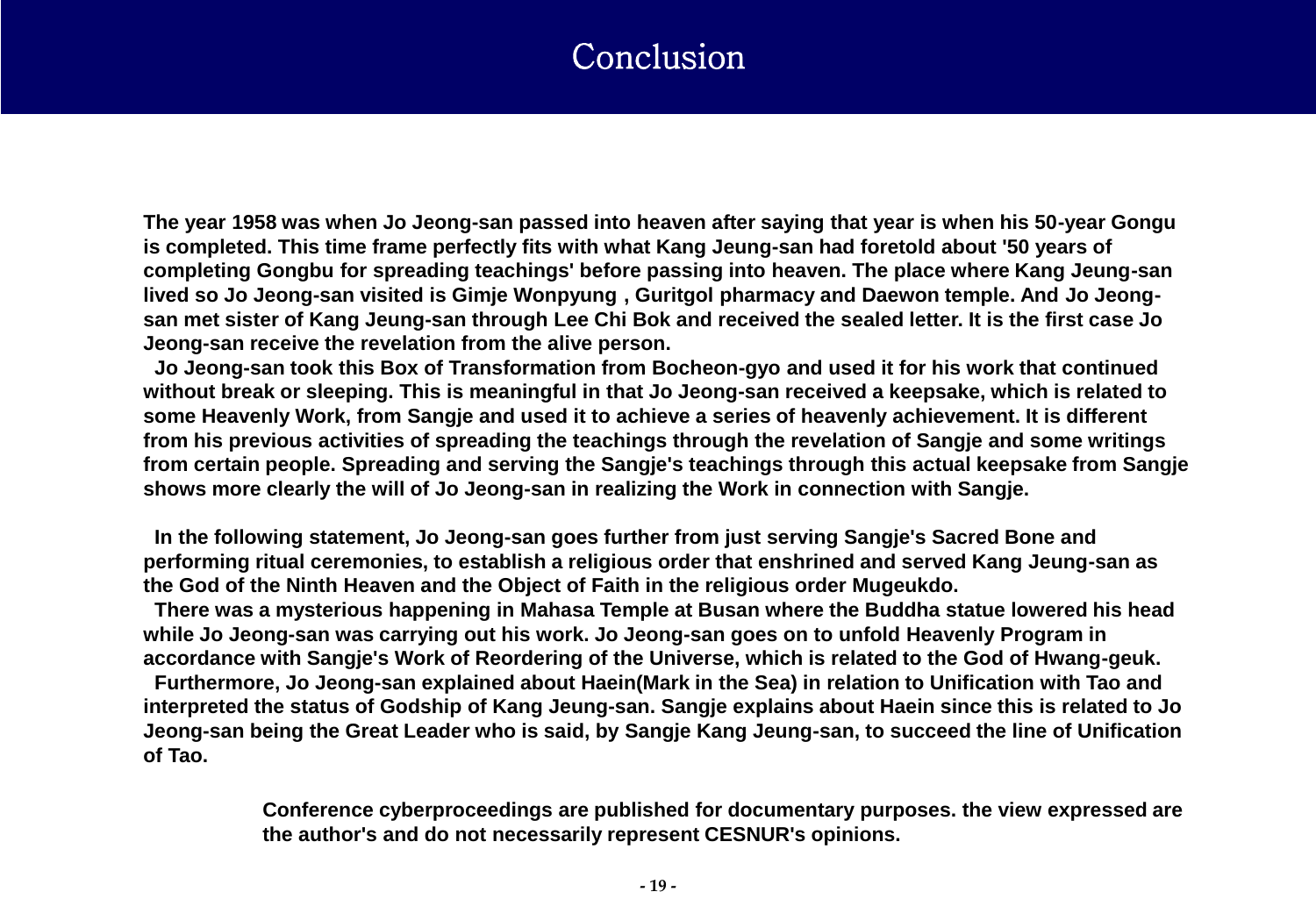## **Study on the relations between Kang Jeungsan and Cho Jeongsan described in the chapter two of 「Passing on of the Teachings」, 『Jeon-gyeong』**

(Preliminary version. Please do not reproduce or quote without the consent of the author)

Ko Namsik(Daejin University)1)

#### **Ⅰ. Introduction**

The foundation of Daesoon Thought was built by Kang Jeungsan's(1871-1909) nine years of the Work of Reordering of the Universe, Doju Cho Jeongsan's(1895-1958) 50 years of work on spreading Kang Jeungsan's teachings, and Dojeon Park Wudang's(1917-1996) work through the establishment of the Fellowship of Daesoon Truth.

This study has a purpose to find out how the relationship between Kang Jeungsan and Doju Cho Jeongsan is described as the bearer and successor of the religious orthodox in <sup>F</sup>Jeongyeong<sub>a</sub>, the scripture of the Fellowship of Daesoon Truth, and discover its meaning.

Doju Cho Jeongsan was the one who received religious orthodox of Daesoon Thought after Jeungsan passed into Heaven. Following the Heavenly command of Jeungsan in 1909, Doju went to Bongcheon, Manchuria in China. This event is called "Serving the Heavenly Command of Jeungsan". And then, Doju began the work of spreading Jeungsan's teachings for 50 years.

The life of Doju is written in chapter two of 「Passing on of the Teachings」,『Jeongyeong』. There are written occasions of Jeungsan hand down His religious orthodox to Doju Cho Jeongsan.

This writing tried to look into the connection between Jeungsan and Doju based on the record in 『Jeongyeong』. All achievements

<sup>1)</sup> Department of Daesoon theoiogy.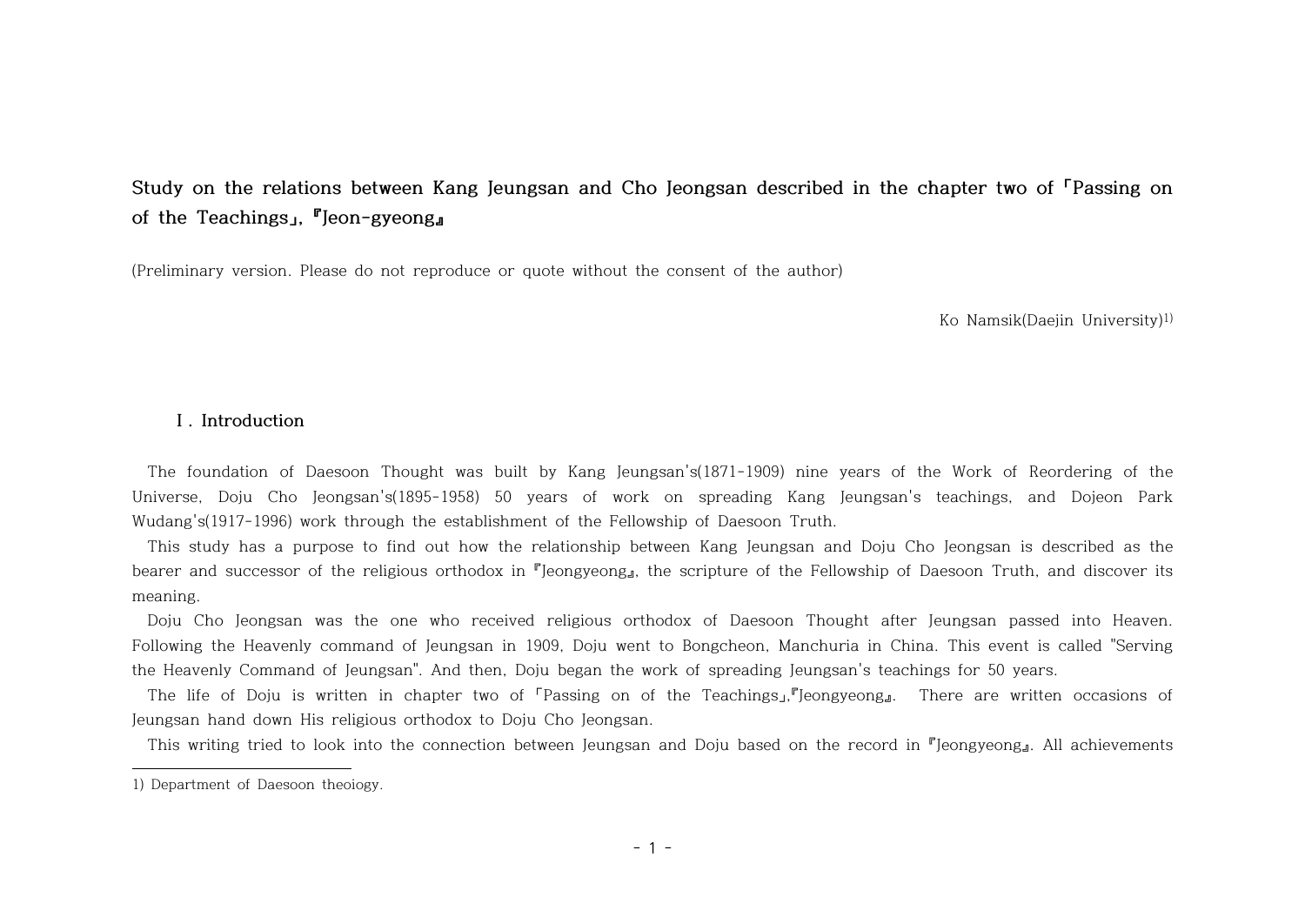of Doju was unfolded by Jeungsan's Work of Reordering of the Universe and the Work of Chief Leader and his 50 years of work of spreading the teachings. These records can be found in chapter two of <sup>r</sup>Passing on of the Teachings」.<br>Focused in those records, this study will have its significance in providing more objective view about the position of

received the religious orthodox from Jeungsan, in the history of the Fellowship of Daesoon Truth.

#### **Ⅱ. Succession of Religious Lineage through revelation and 50-year Gongu of spreading the teachings**

 In this chapter, there are the phrases about Kang Jeung-san, which correspond to the phrases about Jo Jeong-san shown in  $\lceil$  Passing on of the teachings 2 of  $\lceil$  Jeon-gyeong<sub>n</sub> to define the meanings.

#### **<A-1>2)**

**Doju finished the 100-day work at Dojang(Temple complex) without break or sleeping. The work started from 11:00 AM on November 21th of Jeongyu Year(1897) and ended on March 3rd of Musul Year(1898). On March 5, He suffered greatly and a oriental doctor and western doctor were called on, but he said "the time is late". On the next day at 1 PM, Doju made all senior disciples stand outside his room, and had Dojeon Park Han-gyeong close to him and with his hand on the head of Dojeon, he commanded that all matter of Tao will be in charge of Dojeon and said, "My Gongbu completed in 50 years, and this is the year in the saying 'utmost energy comes in April'. I am leaving. Do not despair even for a moment and do the work as you always have been". Then he called out to the outside "Thief" for three times and passed into Heaven. It was March 6, 1898 and April 24, 1958 in solar month. His age was 64.3)**

The year 1958 was when Jo Jeong-san passed into heaven after saying that year is when his 50-year Gongu<sup>4)</sup> is completed. This

<sup>2)</sup> From here, mark A is attached for statements regarding Doju Jo Jeong-san in 「Passing on of the teachings」 2 of 『Jeon-gyeong』 3) 『Jeon-gyeong』, 「Passing on of the teachings」 2:66.

<sup>4)</sup> One day in June Sangje finished work of reordering the universe, burned the paper written in "50 years of Gongbu finished"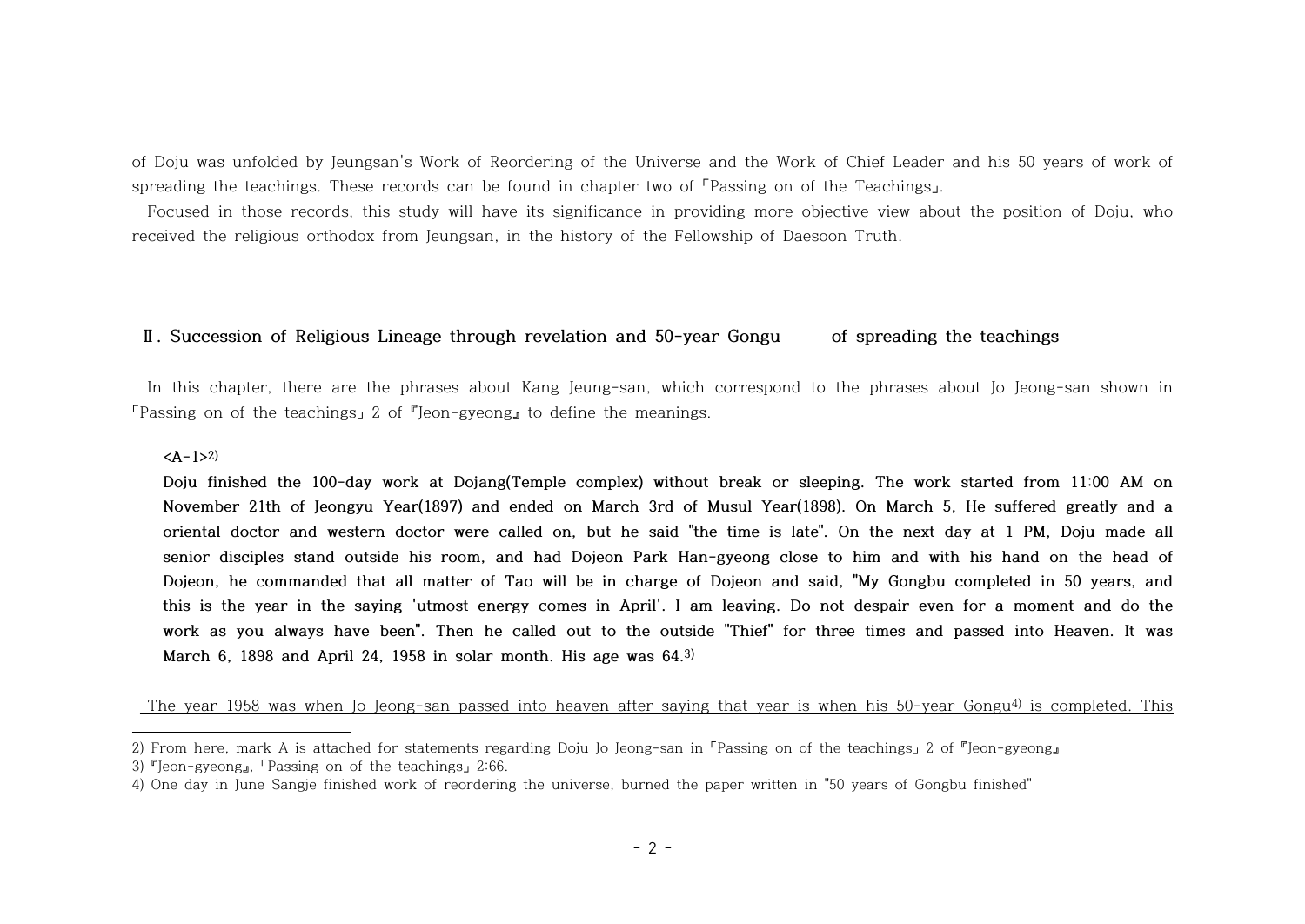time frame perfectly fits with what Kang Jeung-san had foretold about '50 years of completing Gongbu for spreading teachings' before passing into heaven. Jo Jeong-san spent 50 years of Gongbu for spreading Kang Jeung-san's teachings. The statement in 「Passing on of the teachings」 2:66 is the record of the last year of the 50 years. If 1958 was the completion year of the 50 years, the beginning of 50-year Gongbu will be 1909, which was the year when Kang Jeung-san passed into heaven. The record about this is as follows:

#### **<A-2>**

**Doju left homeland and went to the foreign land of Manchuria with his father on April 24 of Giyu Year(1909, when he was 15.5)**

Giyu year is 1909, and the year after 50 years becomes 1958. This indicates that Jo Jeong-san carried on religious achievement in accordance with the foretelling preset by Kang Jeung-san, and the fact that Jo Jeong-san carried out the work of spreading the teachings of Kang Jeung-san for 50 years shows the connection made by the succession of Kang Jeung-san's Religious Lineage to Jo Jeong-san.

In the following phrase, Jo Jeong-san received the divine revelation from Sangje Kang Jeung-san while he was working on his Gongbu in a mountain of Bongcheon, Manchuria.

#### **<A-3>**

**In the year of Jeongsa(1923) Doju was enlightened of Sangje's Daesoon Truth of Three Realms after nine years of Gongbu.6)**

#### **<A-4>**

 **When Doju give all of his heart and strength to Gongbu in his Gongbu room some day, one divine man appeared and showed a Jumun, mantra of Daesoonjinri and said "If you chant this Jumun, you will save the world and relieve the people's suffering". Doju try to greet formally the divine man, but the divine man disappeared. The Jumun is 「Sicheonju Johwajeong** 

<sup>5)『</sup>Jeon-gyeong』, 「Passing on of the teachings」 2:4.

<sup>6)</sup> 『Jeon-gyeong』, 「Passing on of the teachings」 2:6.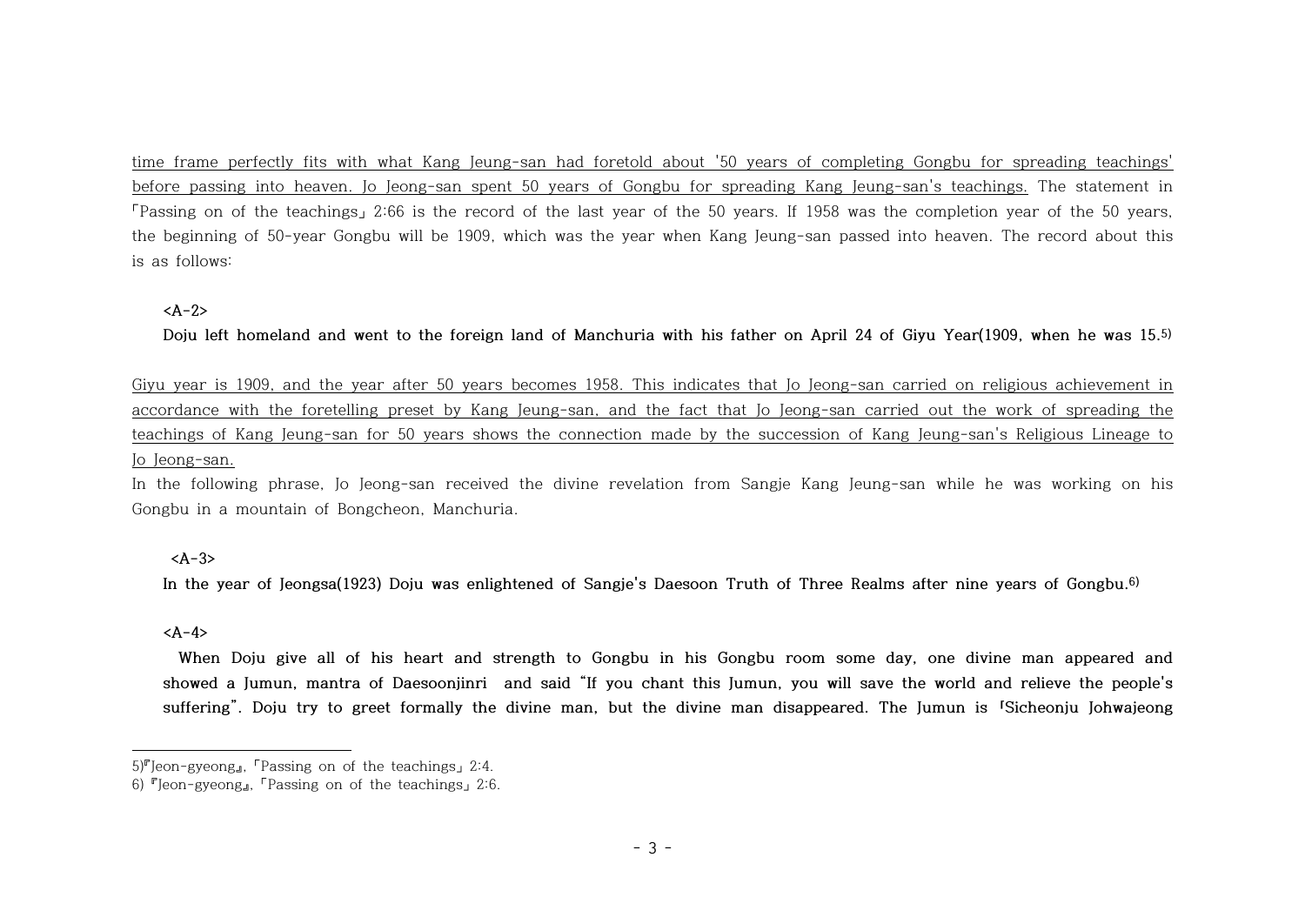#### **youngsebulmang mansaji jigigumji wonwidaegang(侍天主造化定 永世不忘萬事知 至氣今至願爲大降)」7)**

Doju was enlightened of Sangje's Daesoon Truth of Three Realms, so the divine man is Sangje Kang Jeung-san. For the sake of saving the world and relieving the people's suffering Kang Jeung-san and Jo Jeong-san made a meeting of minds and the result appeared as a Jumun. The above passage shows holy appearance of meetings between human and divine beings like Kang Jeung-san as Sangje and Jo Jeong-san as human.

 The divine revelation from Sangje Kang Jeung-san continued from then on, and next divine revelation is for Jo Jeong-san to go to Taein in Joseon and find Kang Jeung-san. The divine revelation has another message to especially find the site where Kang Jeung-san did work of reordering the universe.

**<A-5>**

**In the year of Muo(1918) Doju arrived Guritgol pharmacy where Kang Jeung-san did work of reordering the universe. letting Lee Jeongryul and two other person precede. Doju said this passage followed the work course of reordering the universe by Sangje for 9 years old and obeyed the divine revelation to go to Wonpyoung.8)** 

**<A-6>**

**Doju arrived Daewon Temple in Moak mountain followed by GwonTaero and some people. At that time Doju said " After Great**  Opening is't it a good thing that I enfold 50 thousand years of Heavenly Program and You made it "9)<br>April someday in the year of Jungmi(1907) Sangje took one thousand nyang (Korea old dollar) from Baik NamSin and begin to

build a pharmacy. At that time to furnish all the pharmacy equipments and furniture Sangje called carpenter Lee GyungMun and taught  $him<sup>10</sup>$ 

<sup>7)</sup> 『Jeon-gyeong』, 「Passing on of the teachings」 2:7.

<sup>8)</sup> 『Jeon-gyeong』, 「Passing on of the teachings」 2:10.

<sup>9) 『</sup>Jeon-gyeong』, 「Passing on of the teachings」 2:11.

<sup>10)</sup> 『Jeon-gyeong』, 「Gongsa」 2:7.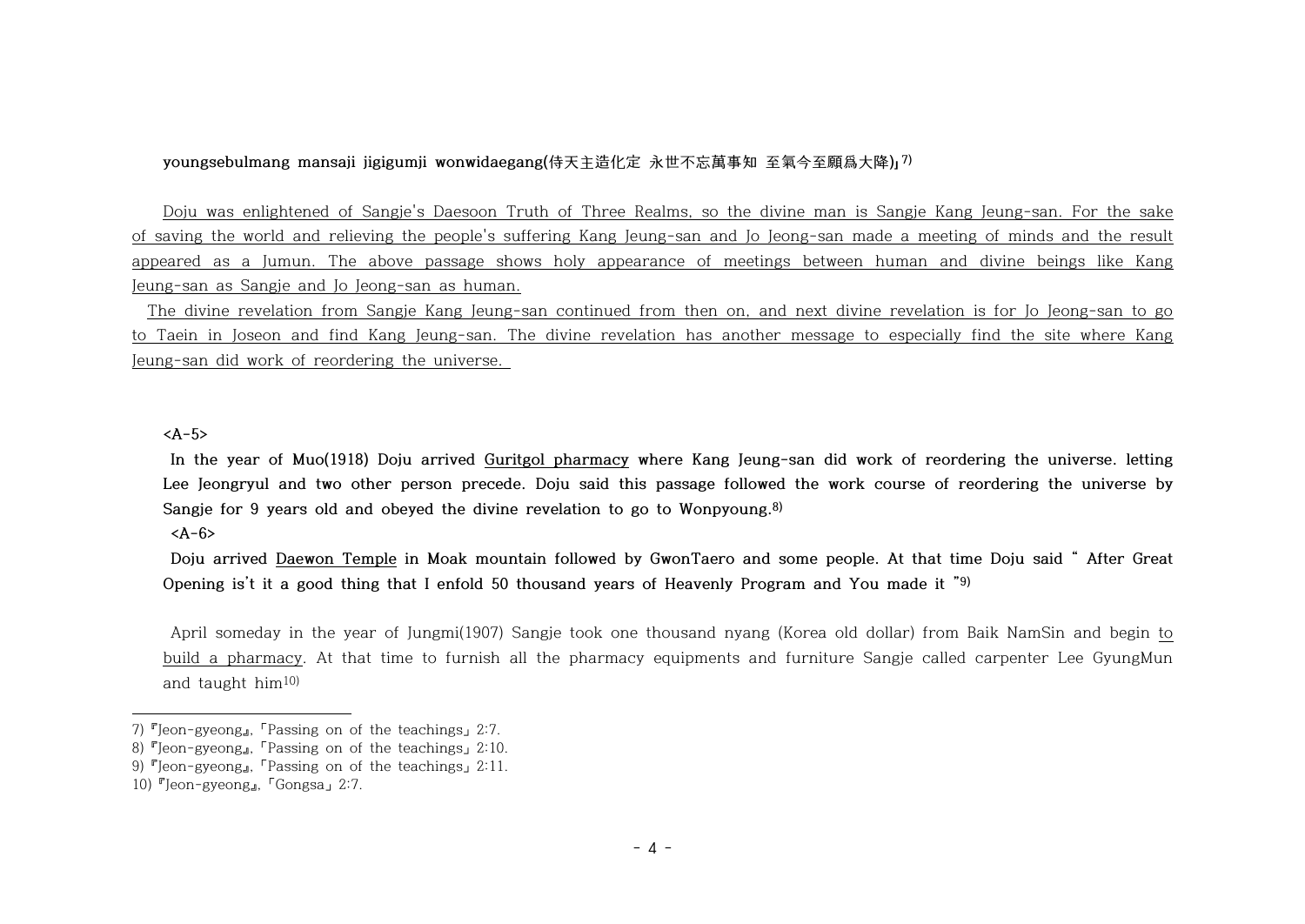Sangje went to Daewon Temple of Moak Mountain in Jeonju from the latter half of May in Shinchuk(1901) year to let Geumgok, a monk in executive chief, clean a silent room, to forbid other's approach and to study without drink and eating anything, so that Geumgok got impatient after 49 days passed away. Finally, Sangje Cheonjidaedo on July  $5^{\rm th}$  of lunar month $^{11)}$ 

The place where Kang Jeung-san lived so Jo Jeong-san visited is Gimje Wonpyung , Guritgol pharmacy and Daewon temple. And Jo Jeong-san met sister of Kang Jeung-san through Lee Chi Bok and received the sealed letter. It is the first case Jo Jeong-san receive the revelation from the alive person.

### **Ⅲ. Spreading of the teachings in relation to the keepsake from Sangje**

Here, Mrs. Seondol gives to Jo Jeong-san not only the sealed letter but the Box of Heavenly Harmony which belonged to Sangje.

**<A-7>**

**One day, Mrs. Seondol reported to Doju "The box in the pharmacy at Guri villiage is of the Box of Heavenly Harmony, so how is it that we restore it as soon as possible?".12)**

Sangje had made two wooden Boxes and named the bigger one "Box of Heavenly Harmony and placed it in Donggok Pharmacy, and the small one "Box of Thansformation(遁)", which Sangje used for his Heavenly Work of "72 transformations for 72sages" and placed it in the house of Shin Gyeong-seok.13)

Jo Jeong-san took this Box of Transformation from Bocheon-gyo and used it for his work that continued without break or

<sup>11) 『</sup>Jeon-gyeong』, 「chronicle」 2-12.

<sup>12)</sup>  $\Gamma$ Jeon-gyeong<sub>J</sub>, <sup>r</sup>Passing on of the teachings<sub>J</sub> 2:14.

<sup>13) 『</sup>Jeon-gyeong』, 「Work of Reordering of the Universe」 3:10.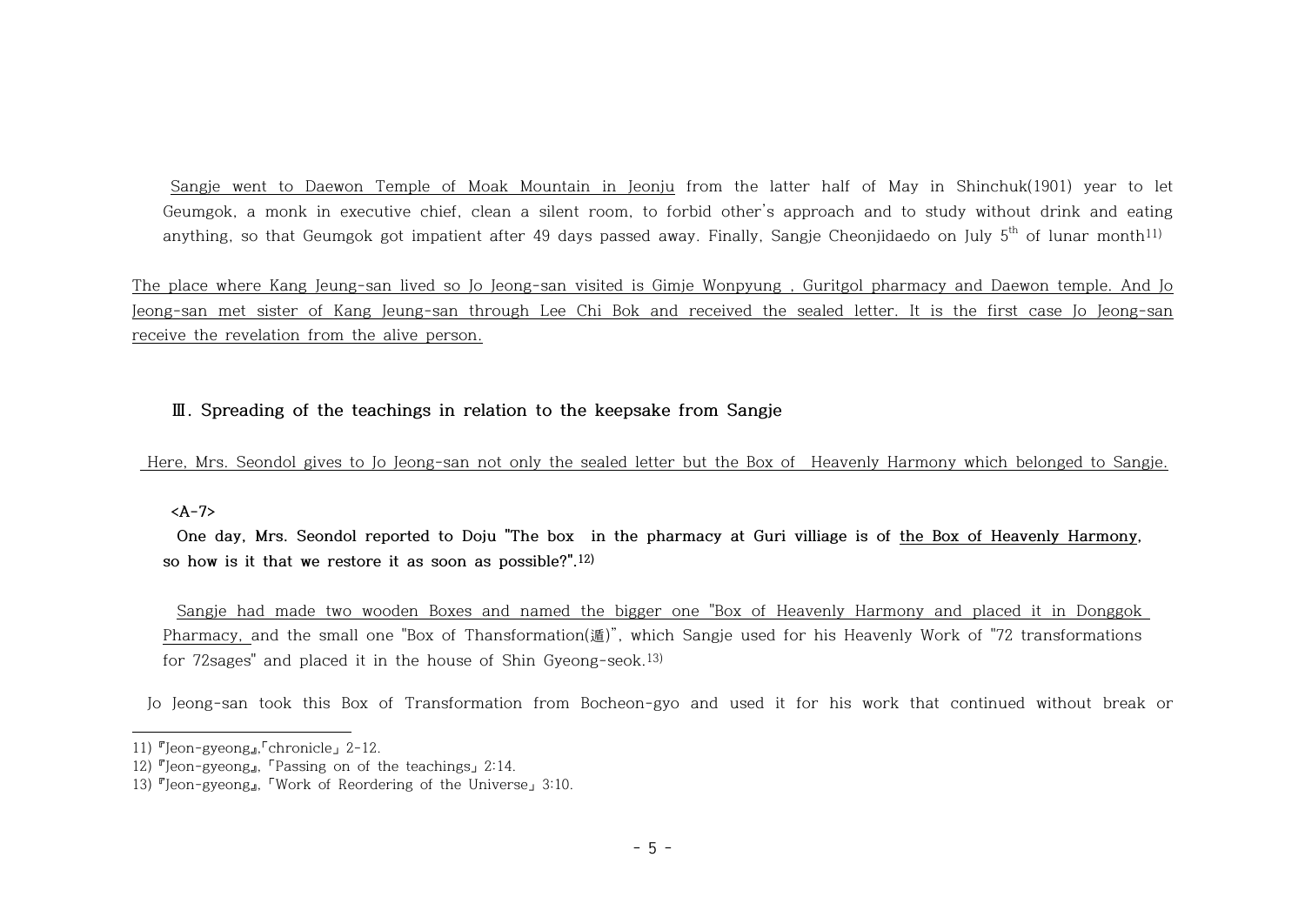sleeping. This is meaningful in that Jo Jeong-san received a keepsake, which is related to some Heavenly Work, from Sangje and used it to achieve a series of heavenly achievement. It is different from his previous activities of spreading the teachings through the revelation of Sangje and some writings from certain people. Spreading and serving the Sangje's teachings through this actual keepsake from Sangje shows more clearly the will of Jo Jeong-san in realizing the Work in connection with Sangje. In addition, Jo Jeong-san gets to find the medicine chest, another keepsake of Sangje.

#### **Ⅳ. Jo Jeong-san's explanation about Tao and foundation of the religious order**

Later, Jo Jeong-san reveals what his Tao is about. He goes on to preach the Truth of Daesoon, the Great Tao of Infinite Fortune and Resolution of Grudges for Mutual Beneficence enlightened by Sangje Kang Jeung-san.

**<A-8>**

**Doju said "My Tao is the Tao that has never been told either in present or in the past, so it is difficult to believe and cultivate it", and in his preach of the Great Tao of Infinite Fortune and Resolution of Grudges for Mutual Beneficence, he clarified the Tao in detail.14)**

"Now facing the end of age when Infinite Fortune is being opened, you shall be careful in all matter, do not cause Cheok to others, do away with committing any sin, and participate in the Heavenly Work with your purest mind".15)

 Jo Jeong-san not only reveals his Tao, but goes further to serve the Work of Sangje Kang Jeung-san and, with his own ability, resolves the energy contained in Daewonsa Temple where Sangje Kang Jeung-san carried out His Heavenly Work.

<sup>14) 『</sup>Jeon-gyeong』, 「Passing on of the teachings」 2:18.

<sup>15)</sup> 『Jeon-gyeong』, 「Foreseeing of future」 17.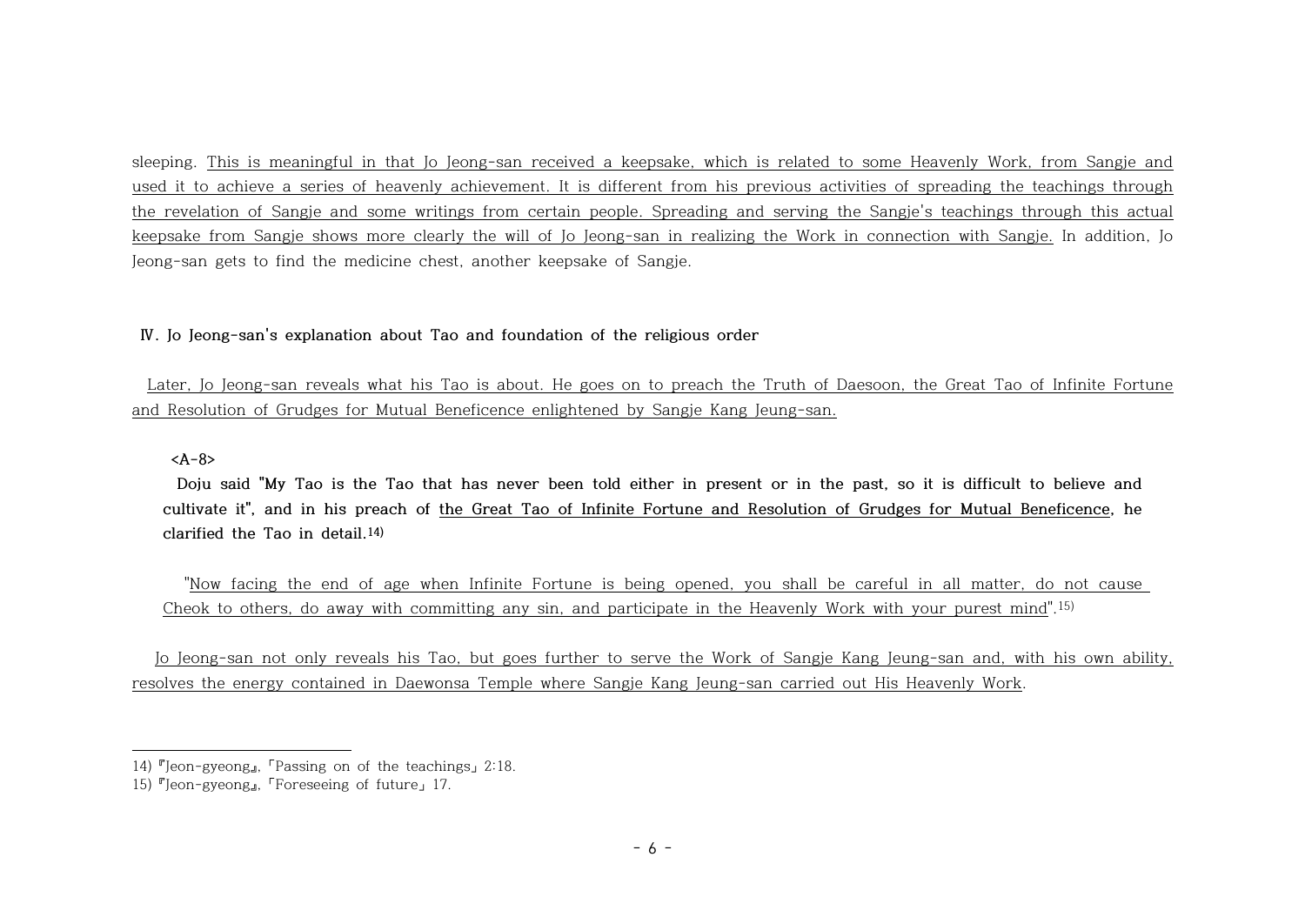**<A-9>**

**Doju Jo Jeong-san made the disciples to recite Chilseong Mantra(mantra of the Seven Stars) and went to Daewonsa Temple where he finished 100-day Heavenly Program. The final 100th day was the day of July 7th in the lunar of Sinnu Year(1921). Not until then did the disciples understand why they were reciting Chilseong Mantra. Doju said to them "This is where Sangje judged the deities of Heaven and Earth. Some of the energies were still tangled and attached here, so I resolved them." 16)**

 Also, Jo Jeong-san, as the successor of Sangje's Religious Lineage, carefully took the Sacred Bone of Kang Jeung-san to his place and performed Ritual Ceremony everyday and carried on his Gongbu(a spiritual or Heavenly work).

When Hwang Eung-jong went into Sangje's room that seemed too quiet and found Sangje lying down quietly, he touched his cheek to Sangje's sacred face and realized He was so cold and already passed away into Heaven.<sup>17)</sup>

The disciples used the money kept in the Box for His funeral and send the money left to His family.18)

 In the following statement, Jo Jeong-san goes further from just serving Sangje's Sacred Bone and performing ritual ceremonies, to establish a religious order that enshrined and served Kang Jeung-san as the God of the Ninth Heaven and the Object of Faith in the religious order Mugeukdo.

**<A-10>**

**In the year of Eulchuk(1925) when the Temple Complex was completed at Dochang-hyeon, Doju Jo founded Mugeukdo and enshrined Sangje in the name of Gucheon Eungwon Noeseong Bohwa Cheonjon Kangseong Sangje(九天應元雷聲普化天尊上 帝)19)**

<sup>16)</sup> 「Passing on of the teachings」 2:21.

<sup>17)</sup> 「chronicle」 5-35.

<sup>18)</sup> 「chronicle」 5-36.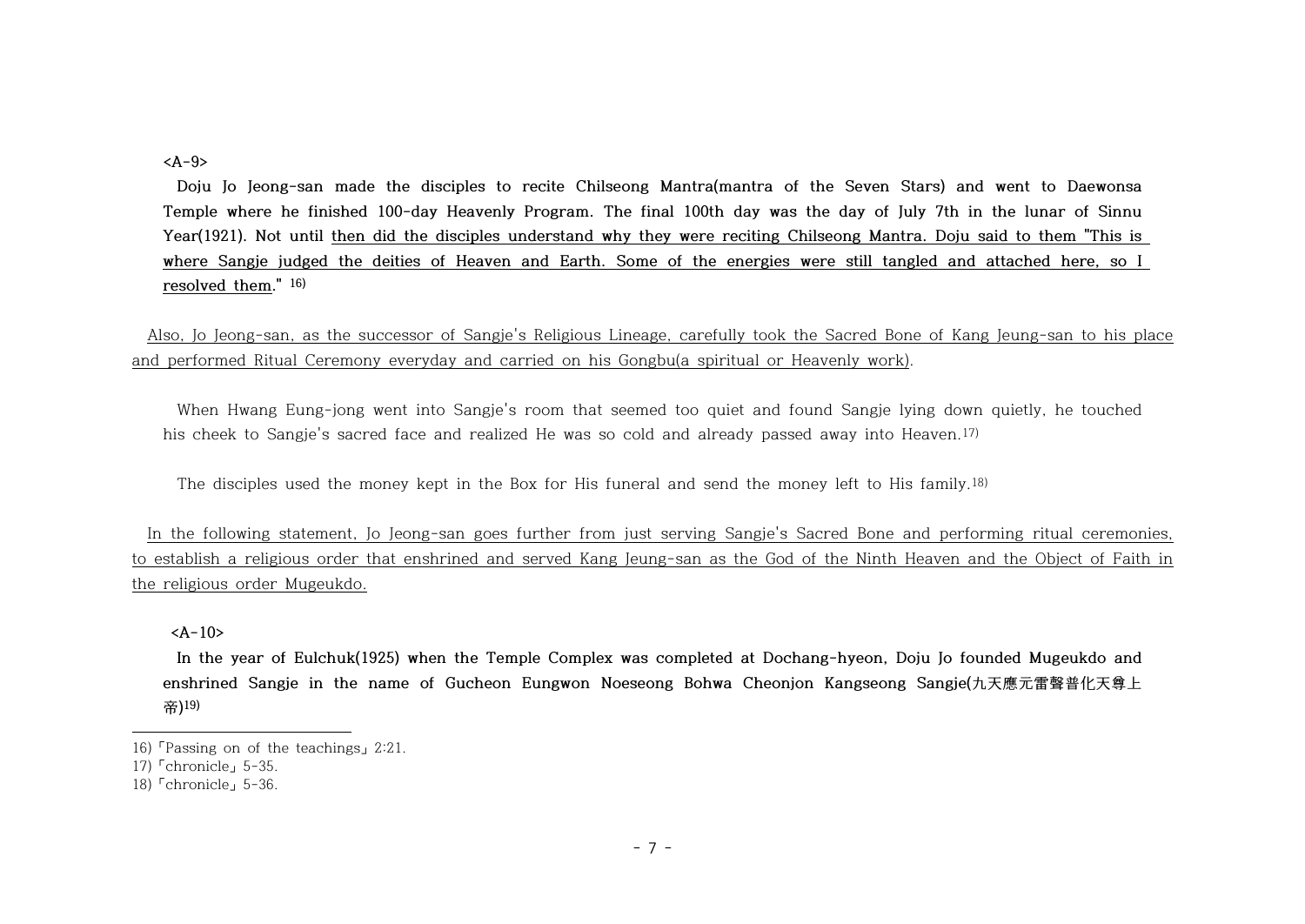This indicates that Doju Jo Jeong-san started the process for making the teachings of Sangje into a religion and popularize it to the public.

#### **Ⅴ. Revealing the Status of Jo Jeong-san**

 Then, Jo Jeong-san announced in the Poyumun Statement(Statement of Spreading Enlightenment) that he himself is the successor of Religious Lineage, who serves the will of Sangje Kang Jeung-san and lead humanity to eternal paradise. Also, there was a mysterious happening in Mahasa Temple at Busan where the Buddha statue lowered his head while Jo Jeong-san was carrying out his work. Jo Jeong-san goes on to unfold Heavenly Program in accordance with Sangje's Work of Reordering of the Universe, which is related to the God of Hwang-geuk.

**<A-11>**

**In March of Gabo Year(1894), Doju was accompanied by four disciples including An Sang-ik and went to Cheong-cheon to look around Mandongmyo Tomb where God of Hwang-geuk was enshrined. On the way back, it began to rain, and later at night, there was a big rain storm and thunder and lightening that was so big that it seem like all mountains were to collapse. On the next day, there was a saying that the stone door, which was closed on the left of the rock wall under Cheomseongdae that had engravings of "Yellow Emperor who serves the highest writes, 'do not move if it is against** 

<sup>19)</sup> Gucheon Eungwon Noeseong Bohwa Cheonjon Kangseong Sange. The God of Ninth Heaven is Sangje, the Supreme God who commands all phenomena, including heavenly bodies, to come into beings; controls the becoming and changing of everything in Creation with lightening and thunder; forwards great love to make everything exist into beings tangible or intangible; and is the highest majesty of all creation; who descended into human incarnation in the first name Kang.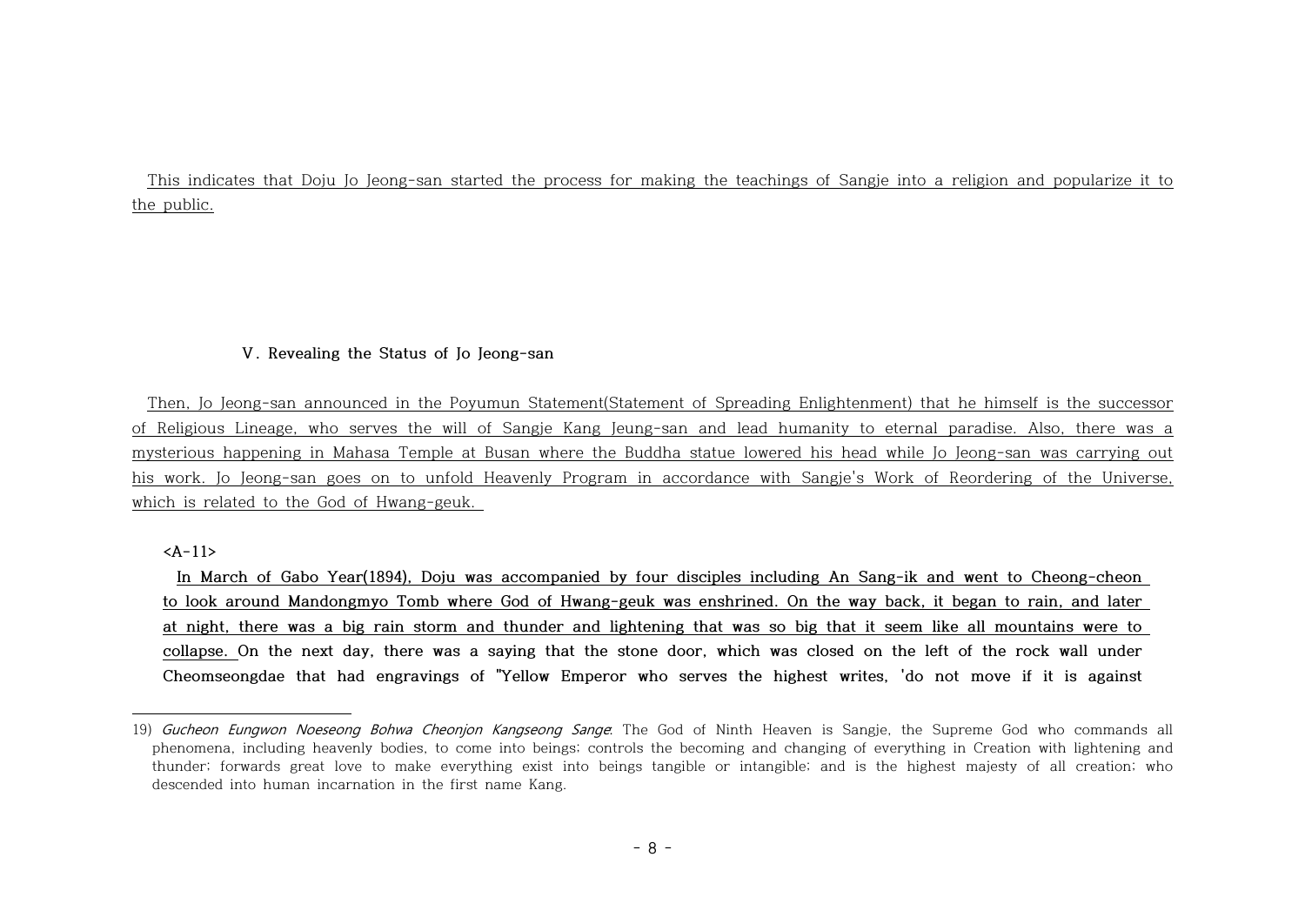**propriety'", was broken down into two to show the inside writings of four words of Okjo-bingho(玉藻氷壺) and another four words of Manryeok-eophil(玉藻氷壺). 20)**

One day, Sangje arrived in Waryong-ri of Gubu and said to the disciples, "Now I need to move in the God of Hwang-geuk to straighten this world from chaos". "God of Hwang-geuk is staying as energy in Emperor Guāngxù of Qīng. The human connection that would bring God of Hwang-geuk in this land started when Song Wu-am build the Mandongmyo Tomb." And He made the disciples recite Sicheonju Mantra every night. When He was reciting the Mantra Himself, He said that the sound is equal to the sound heard during the moving of 'funeral bier'. Then added, "The sound sang during the moving of funeral bier is said to be 'the way for sedan chair' which is equal to the 'way of a King'. Now the God of Hwang-geuk has moved in". This was when Emperor Guāngxù of Qīng passed away.

Furthermore, Jo Jeong-san explained about Haein(Mark in the Sea) in relation to Unification with Tao and interpreted the status of Godship of Kang Jeung-san.

**<A-12>**

**On the next day after Doju came back from Haeinsa Temple, Doju gathered disciples and said to them "It is wrong to consider Haein as some object only because Sangje had said Haein is the Human Mark. Haein is not somewhere in the far but it is in the center of your hands. The basis of all principles for all matters of whole universe is in the sea. There is a saying "True man in the sea island". Look at the sea water. It is all electricity. Water goes down but has the nature of going upward. The root of all matters and forms come to life as they absorb the energy of water. Heaven has 36 levels, which Sangje takes control of their electricity to rule over and nurture all matters of Heaven and Earth. This makes Him Sangje of Thunder and Lightening who is the Highest Being that Forwards great love to Make everything exist into beings (雷聲普化天尊上帝).21)**

<sup>20)</sup> 『Jeon-gyeong』, 「Passing on of the Teachings」 2:50.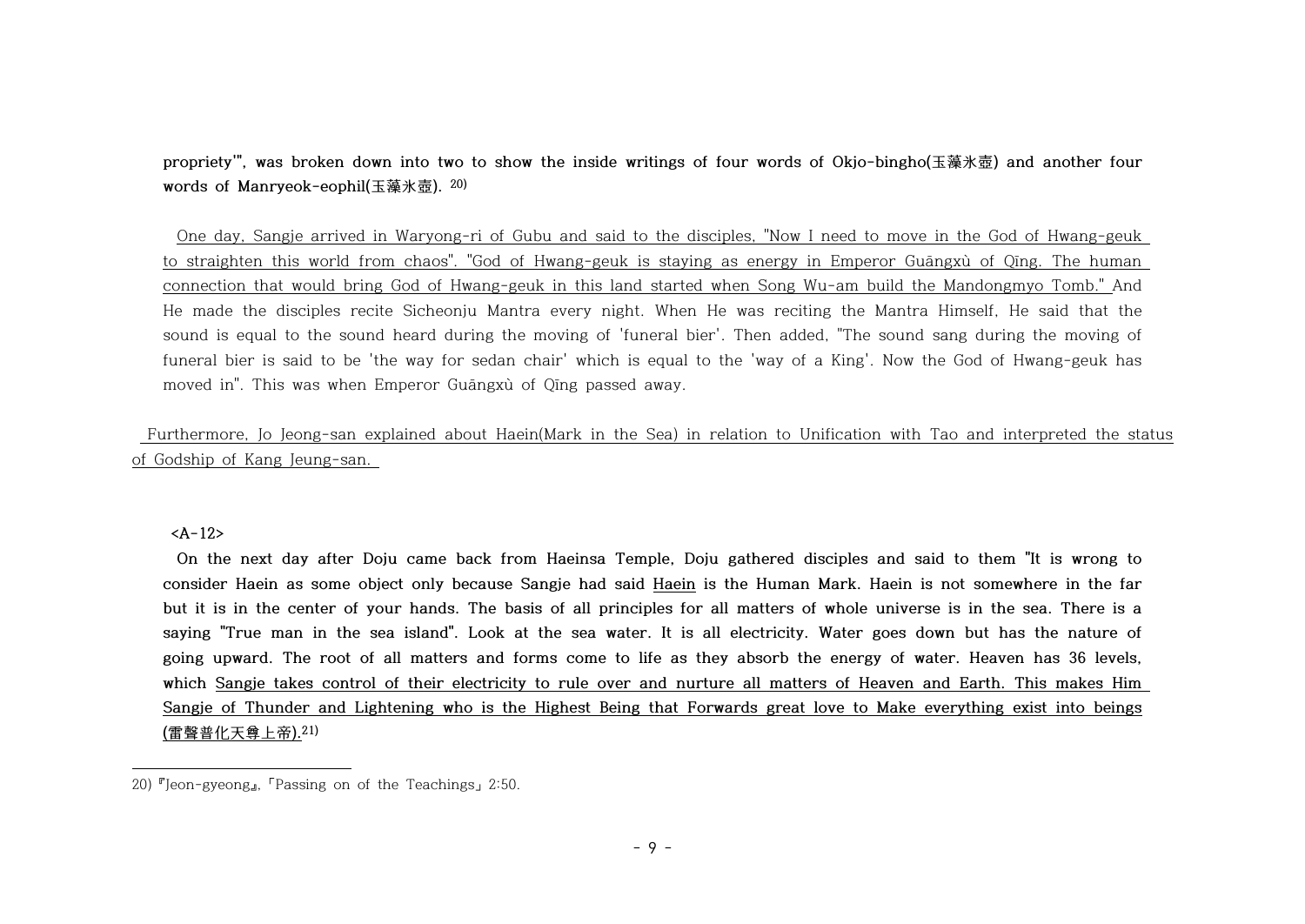Hyeong-ryeol followed the order of Sangje and gave Him the paper on which he pointed 64 trigrams and wrote down 24 directions. Sangie took the paper outside the door and burnt it to the direction of the Sun, and said "Stay with Me" and added looking back at Hyeong-ryeol "If you believe in Me well, I will bring you the Haein".<sup>22)</sup>

Sangje said "I will send the line of Unification with Tao to the Great Leader. I will only have to inform the way how to be unified with Tao. When you become unified with Tao, all the gods of Confucianism, Buddhism, and Seon(Sharmanism) in charge of 'Unification with Tao' will gather together to realize humans' Unification with Tao according to each one's level of cultivation of Tao in their mind and body. Therefore, how could I be the only One to carry out the work of realizing Unification with Tao".23)

 Sangje explains about Haein since this is related to Jo Jeong-san being the Great Leader who is said, by Sangje Kang Jeung-san, to succeed the line of Unification of Tao.

#### Ⅳ. Conclusion

 The year 1958 was when Jo Jeong-san passed into heaven after saying that year is when his 50-year Gongu is completed. This time frame perfectly fits with what Kang Jeung-san had foretold about '50 years of completing Gongbu for spreading teachings' before passing into heaven. The place where Kang Jeung-san lived so Jo Jeong-san visited is Gimje Wonpyung , Guritgol pharmacy and Daewon temple. And Jo Jeong-san met sister of Kang Jeung-san through Lee Chi Bok and received the sealed letter. It is the first case Jo Jeong-san receive the revelation from the alive person.

Jo Jeong-san took the Box of Transformation from Bocheon-gyo and used it for his work that continued without break or

<sup>21)</sup> 『Jeon-gyeong』, 「Passing on of the Teachings」 2:55.

<sup>22)</sup> 『Jeon-gyeong』, 「Passing on of the Teachings」 1:62.

<sup>23)</sup> 『Jeon-gyeong』, 「Passing on of the Teachings」 1:41.